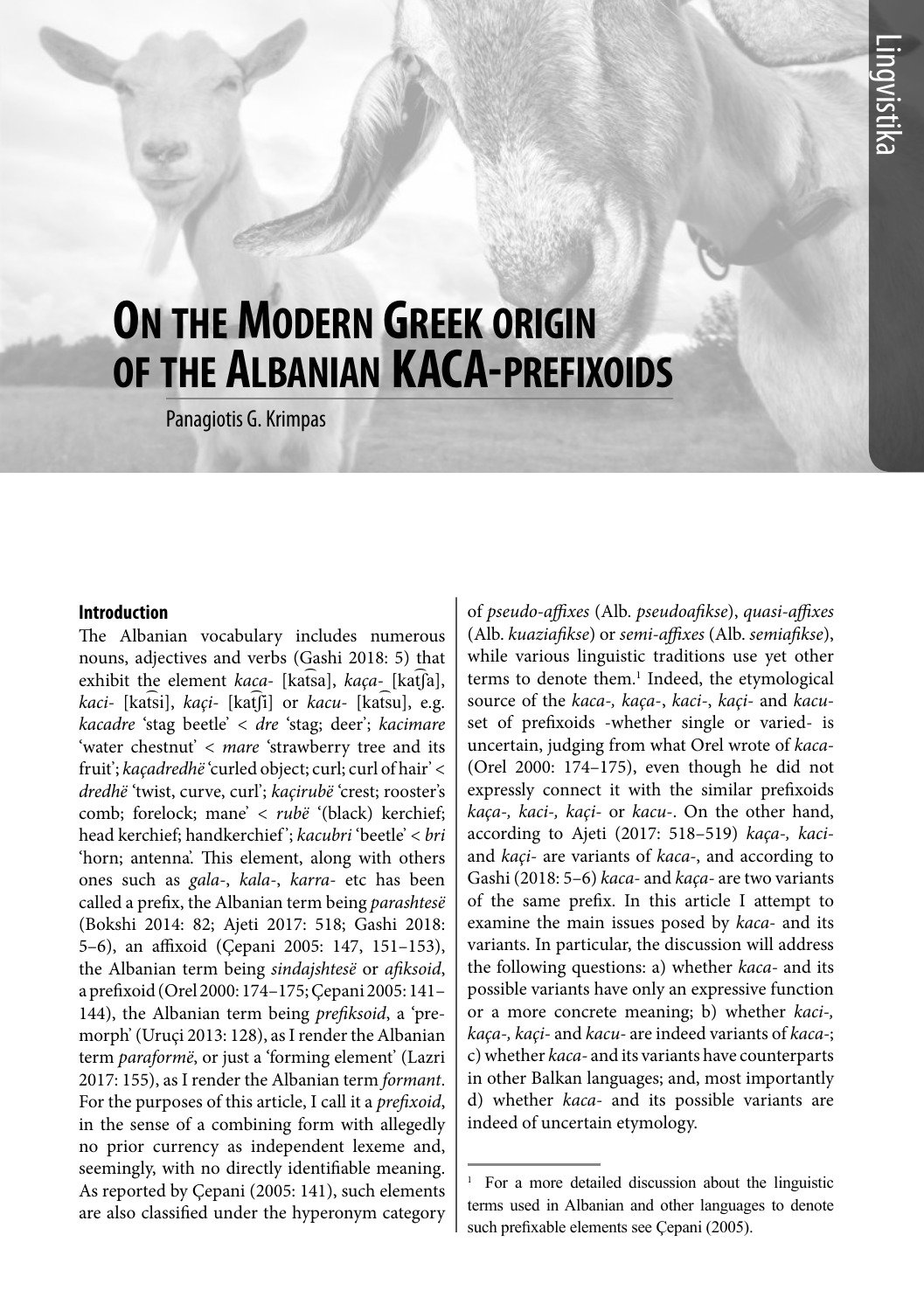6

## **kaçi- and kacu-**

**Cocurence and semantics of kaca-, kaça-, kaci-,<br>
<b>kaçi- and kacu-**<br>
In this section I attempt to explore the semantics of<br>
nouns containing the prefixoids *kaca-*, *kaça-*, *kaci*,<br> *kaçi-* or *kacu*- by examining the sem In this section I attempt to explore the semantics of nouns containing the prefixoids *kaca-, kaça-, kaci,*  respective or comparable non-prefixed nouns. For obvious reasons, I do not consider: i) derivatives of the prefixed nouns in question (e.g. *kacafytas*  'grappling' < *kacafyt* 'to grab by the throat; to seize (emotion)', *kacagjelthi* 'pretentiously show off, in a swaggering manner' < *kacagjel* 'carpenter ant, sugar ant; cocky show-off, empty braggart' etc) unless they have a noteworthy meaning; ii) cases when the *kaca-, kaci-, kaça-, kaçi-* or *kacu*element has entered Albanian as part of a word borrowed from known sources, and hence it is unrelated to the prefixoids in question, e.g. *kaçavidë* or *kacavidhe* 'screwdriver' (conflation of Modern Greek *katsavídi* [κατσαβίδι] < Venetian *cazzavide < cazzar* 'to hunt' + *vida* aka *vide*  'a screw' with Italian *cacciavite* < *cacciare* 'to hunt' + *vite* 'a screw' through) or is part of the stem rather than a prefixoid, e.g. *kaçamak* 'corn mush, polenta' < Turkish *kaçamak* 'id. *lit.* escapade; to escape' or *kacilore* 'small one-liter recipient', which is most probably an antimetathesised borrowing from Venetian *cazzar(i)òla* 'pot, saucepan'; and iii) cases such as *kaçarret* 'men's jacket with short sleeves and wool-fringed collar', where it cannot be established whether the first two syllables are indeed the prefixoids in question or part of the stem, given *both* the obscure origin of what follows the prefixoid-like element *and* the semantic unrelatedness of the word to other words that demonstrably contain the prefixoids in question.

Most English equivalents to Albanian words given -and the Albanian words themselves except for *kacarry, kaçapordhicë, kaçarrênë, kaçarrum, kaciram* and *kaçibabi*- below come from entries of Oxford's *Albanian-English Dictionary* (Newmark, Ed. 1999). Words containing the prefixoids in question are less than thirty in Standard Albanian, but in regional variants are more numerous. Uruçi (2013: 128) notes that *kaca-* occurs in both north and south (i.e. in both Gheg and Tosk dialects) and that this suggests its early presence in Albanian, while Ajeti (2017: 518) notes that it has a limited presence in the Gheg dialect and in the Calabrian Tosk variants, but it seems that it was once present all over the Albanian-speaking territory. My own impression is that those prefixoids, especially

*kaca-* and *kaci-*, are to be found both in northern and southern variants, but they are much more common in southern variants.

#### **Albanian words prefixed with kaca-**

Words exhibiting the prefixoid *kaca*- are more numerous rather than the ones exhibiting the other four variants. They usually have an easily identifiable stem, although there are some exceptions, the stem of which is of uncertain or only indirectly identifiable etymology. The *kaca*- words, some of which occur also in a nonstandard *kaça*- variant, comprise nouns and verbs (Bokshi 2014: 82) such as:

a) *kacabu* 'cockroach (*Blatta orientalis*); beetle', which, according to Çabej (2014: 5) is a backformation of *kacabuell* > pl. *kacabuj* > sing. *kacabu( n-)* > *buall* 'buffalo; stag beetle (*Lucanus cervus*)';2

b) *kacadre* (and its variant *kaçadre*) 'stag beetle (*Lucanus cervus*)', cf. *dre* 'stag, deer';

c) *kacafik* 'stack of hay or straw having three or four support poles; (straw) hut used by a guard of a field or vineyard; hut, hovel', which has been connected to *fik* 'fig (tree and its fruit) (*Ficus carica*)' (Ajeti 2017: 518), but such as connections seems semantically difficult to explain;

d) *kacafyt* 'to grab by the throat; to seize (emotion)', cf. *fyt* 'throat; gullet; pipe, duct';

e) *kacagjel* 'carpenter ant, sugar ant (*Camponotus*); cocky show-off, empty braggart', cf. *gjel* 'rooster, cock; pompous or pretentious person; feisty person' (Orel 1998: 161);

f) *kacagjelë* (non-standard) 'repercussion', which is not connected to *kacagjel*, has an obscure second element -*gjelë* that, in my semantically and morphophonologically induced opinion, could be borrowed from Modern Greek (feminine) noun *géla* [γκέλα] 'bounce; a backgammon term roughly denoting that the turn passes to the other player; *fig.*  big failure', which is generally etymologised from Turkish *gele* 'a backgammon term roughly denoting that the turn passes to the other player' (< *gelmek* 'to come') (Bampiniōtīs 2009: 305 s.v. γκέλα);

<sup>2</sup> Roaches are not related to beetles (apart from both being insects), but they look similar to non-specialists, which explains the semantic transition from 'beetle' into 'cockroach', cf. Modern Greek *katsarída* [κατσαρίδα] 'cockroach' < Hellenistic Greek *kanthar*í*s* [κανθαρίς] 'wheat bug' < Ancient Greek *kántharos* [κάνθαρος] 'beetle, scarab'.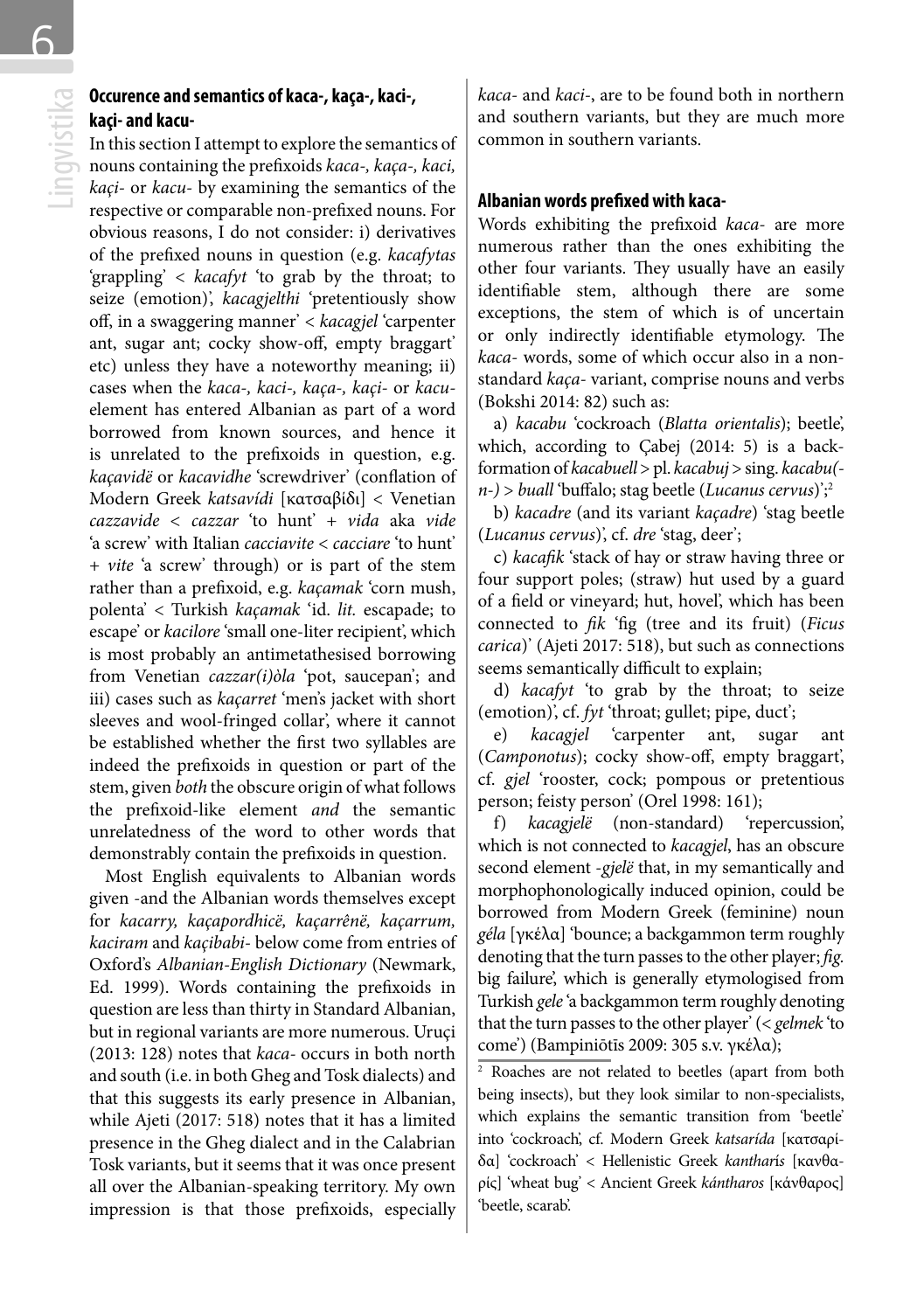g) *kacambyt*, which is semantically (but not etymologically) identical to *kacafyt*, cf. *mbyt* 'to choke, suffocate';

h) *kacamic* (non-standard) 'roebuck', cf. *\*mitëz* 'roe' (Orel 1988: 161);

i) *kacamit* (non-standard) 'stag', with the element *-mit* being almost certainly the unattested, nondiminutive source of \**mitëz* 'roe' (Orel 1988: 161; cf. Çepani 2005: 152);

j) *kacarrum* -with its variant *kaçarrum* (Ajeti 2017: 519)- 'corncob', cf. non-standard *rrum* (Orel 1988: 161) 'stalk, corn-stalk; maize cob stripped of corns; bell clapper; plunger, ramrod';

k) *kacarry* (Ajeti 2017: 518) 'windpipe, trachea; larynx; Adam's apple', cf. *rryl* 'id.';

l) *kacavarem* (and its variant *kacavirrem*) 'to clamber up; to twine around in an upward direction; to persevere, stick to', cf. *varem* 'to hang down; to hang on'.

#### **Albanian words prefixed with kaça-**

Words exhibiting the prefixoid *kaça*-*,* sometimes being variants of ones prefixed with *kaca-* but anyway less numerous than the latter, comprise some nouns and at least one verb such as:

a) *kaçaberr* 'corncob with only a few kernels', the connection of which with *berr* 'small livestock (sheep or goat)' seems semantically difficult, but not impossible in view of the word *rraberr* 'emaciated livestock about to die', which, if consisting of *rra* 'threadworm' and *berr* 'small livestock' (*lit.* wormy livestock), could provided the basis for a metaphor connecting the the emaciated livestock and a lower quality corncob;

b) *kaçadel* (non-standard) 'shoot growing out of a bulb', cf. *del* 'to exit, come outside';

c) *kaçadredhë* 'curled object; curl, curl of hair', cf. *dredh*ë 'twist, curl, curve';

d) *kaçalyt* 'pigeon with a tuft of feather on top of the head', the stem of which (-*lyt*) is obscure to me, although its first part *kaça-* is probably the prefixoid discussed here, given the semantic similarity with *kaçirubë* (see below on *kaçi*-words);

e) *kaçamik* 'to pinch, nip', the stem of which (-*mol*) is of obscure origin, although its first part *kaça-* is probably the prefixoid discussed here, given the semantic similarity with *kaçanduk/ kacanuk* (see below);

f) *kaçamill* and its non-standard variant *kacamill*  'snail; sea snail', cf. *mill* 'scabbard, sheath', due to the similarity of the snail's shell with a sheath and/ or probably via folk etymology of the word *kërmill*  'snail; cochlea' (cf. Ajeti 2017: 519);

g) *kaçamol* 'corn with small ears; corn with few kernels', the stem of which (-*mol*) is obscure to me, although its first part *kaça-* is probably the prefixoid discussed here, given the semantic similarity with *kacarrum*/*kaçarrum* and *kaçaberr*;

h) *kaçanduk* and its non-standard variant *kacanuk* 'to pluck; to pinch, tweak', cf. *nduk* 'to pinch, nip; to pluck, pull at';

i) *kaçapordhicë* 'bullshit, nonsense', cf. *pordhicë* 'bubble, blister' < *pordhë* 'fart';

j) *kaçarrênë* (Gheg) 'whopping lie', cf. *rrênë*  (Gheg), *rrenë* (Tosk) 'fib, lie'.

#### **Albanian words prefixed with kaci-**

Words exhibiting the prefixoid *kaci*- are a very small group with no more than a single digit number of nouns denoting plants such as:

a) *kacimare* -and its variant *kaçimare* (Ajeti 2017: 519)- 'water chestnut (*Trapa natans)',* a plant notable for its horned fruit that reminds of an oxhead'), cf. *mare* (also called *kocimare*) 'strawberry madrone, strawberry tree (*Arbutus unedo*) and its fruit' (having a rough, bumped surface)';

b) *kacirom* 'semantically identical to *kacimare*', the stem of which is not clear, but, in my opinion, it could be either connected to *rrome* 'bare corncob; something said as a joke; comic verse, doggerel' or be a product of antimetathesis of *kacimare,* given that a variant *kaciram* is also attested (Lazri 2017: 155). It is less probable for *kacimare* to be a product of antimetathesis of *kaciram* because the serrated leaves and the white flower of the plant named *kacimare* may recall the ones of the plant named *mare*, while the variant *kocimare* (if indeed containing a further, irregular *KACA-*variant) suggests that the prefixoid was first attached to *mare*, given that there is no plant name *ram* or *rom* (in case the antimetathesis scenario is correct).

#### **Albanian words prefixed with kaçi-**

Words exhibiting the prefixoid *kaçi*- are simiarly very few, as they virtually comprise only nouns denoting animals (insects) or parts of animals such as:<sup>3</sup>

<sup>3</sup> On *kaçibardhë* see below.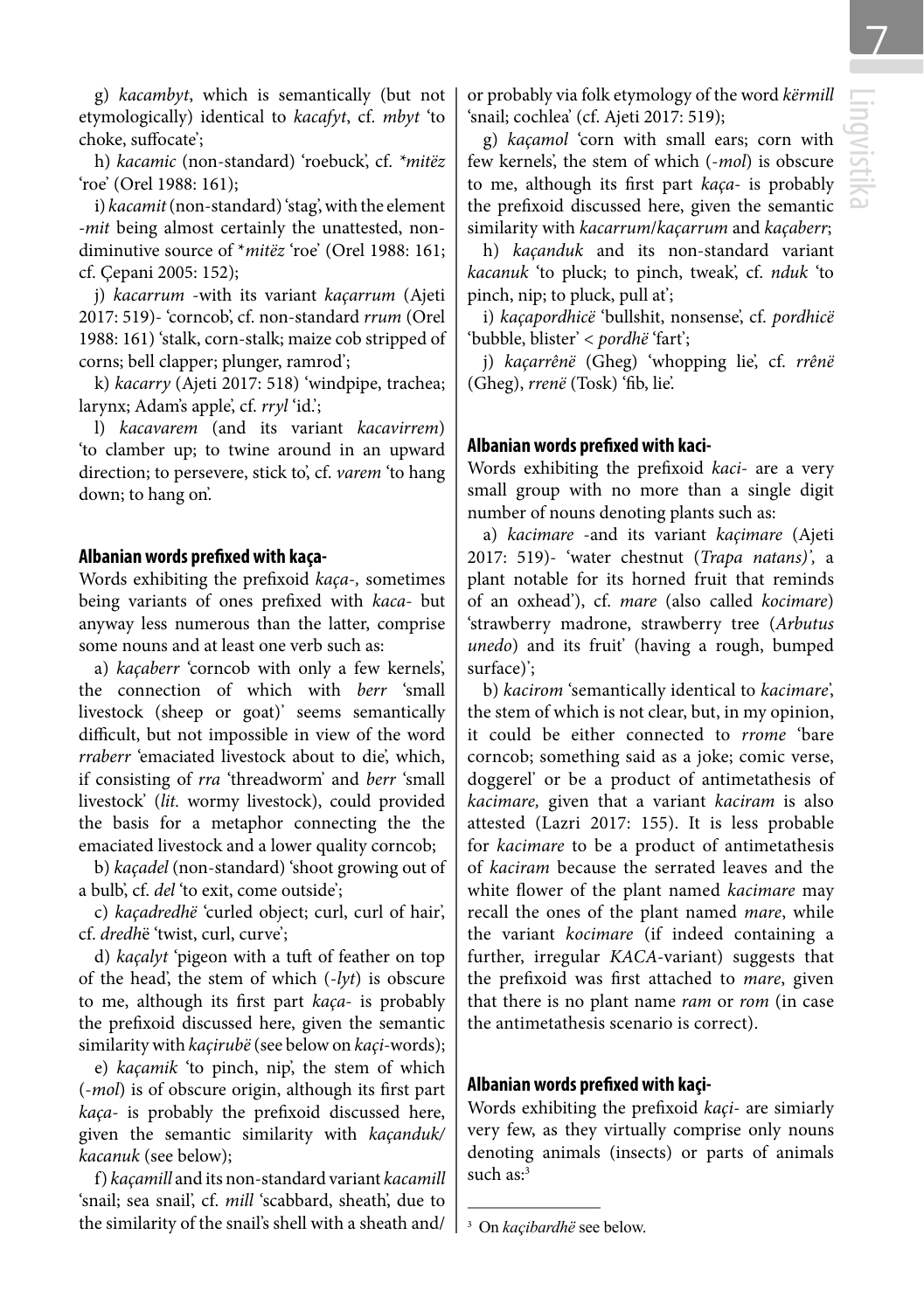8

a) *kaçibabi* (non-standard) 'ladybird (insect<br>of the family *Coccinellidae*)', cf. *babi* 'dad', for the<br>semantic connection with 'dad' cf. 'daddy longleg',<br>another name for crane-flies;<br>b) *kaçirubë* 'crest; rooster's co of the family *Coccinellidae*)', cf. *babi* 'dad', for the semantic connection with 'dad' cf. 'daddy longleg', another name for crane-flies;

b) *kaçirubë* 'crest; rooster's comb; forelock; mane', cf. *rubë* '(black) kerchief; head kerchief; handkerchief '.

#### **Albanian words prefixed with kacu-**

There seems to be only one word exhibiting the prefixoid *kacu-*, namely the non-standard noun *kacubri* 'beetle', cf. *bri* 'horn; antenna', which denotes a coleopterous insect like many of the above-mentioned words.

#### **Semantics of kaca-, kaça-, kaci-, kaçi- and kacu-**

Çepani (2005: 152) writes that the analysis of Albanian prefixoids leads to old Albanian roots that, for unclear reasons, have become obsolete or to seemingly unrelated words that come out with common roots. Indeed, a semantic analysis of the words briefly discussed above clearly suggests that the prefixoids *kaca-, kaça-, kaci-, kaçi-* and *kacu*have no just expressive meaning, nor are they meaningless elements. According to Ajeti (2017: 518), *kaca-* has a primitive diminutive meaning, while in some verbs it conveys a sense of sudden movement. Ajeti's remark about the sense of sudden movement is right, but I did not find any traces of diminutive sense in the words examined above. On the contrary, an analysis of the above words and their meanings suggests that the *kaca-, kaça-, kaci-, kaçi-* and *kacu-* prefixoids confer to the stem a sense of sharpness, pointedness, scaliness, asperity, roughness, unevenness, dryness and/ or curvity. This is why words exhibiting those prefixoids denote usually:

i) coleopterous insects (*kacabu* when meaning 'beetle', *kacadre, kacagjel, kaçibabi, kacubri*), other insects with a rough and/or shell-like appearance (*kacabu* when meaning 'cockroach'), shelled gastropod mollusks (*kaçamill*) and horned artiodactyl (ruminant) mammals (*kacamic, kacamit*), probably because beetles have generally a rough appearance due to their hard elytra, their often moniliform or serrated antennae and/or various other protruding/pointy parts common in insects (e.g. legs, mandibles, pincers), snails have hard (some species also horn-like) shells, and stags (and male ruminants in general) have sharp, rough, curved and protruding horns (*kacamic, kacamit*);4

ii) names of plants with thorns, spines and/or serrated leaves (*kacimare, kacirom/kaciram*);

iii) parts of plants or animals with pointed, scaly, protruding, curve, dry, rough and/or serrated outlook, especially corn-cobs (*kaçaberr, kaçadel, kaçamol, kacarrum/kaçarrum*) or other protruding and/or cartilaginous curved parts (*kacarry, kaçirubë*);

iv) verbs and at least one abstract noun denoting abrupt and sudden movement (*kacafyt, kacambyt, kaçanduk, kacagjelë*), given that abruptness and suddenness is closely connected with sharpness and roughness;

v) other rough and curve objects (*kaçadredhë*);

vi) abstract nouns denoting something gross and/or whopping (*kaçapordhicë, kaçarrênë*).

The similar meaning of all five prefixoids is obvious from the above discussion, a fact which, combined with the occasional interchangeability of *c* and *ç* (e.g. *kacadre/kaçadre*, *kaçamill/kacamill*, *kaçanduk/kacanuk*, *kacarrum/kaçarrum*), clearly suggests that *kaca-, kaça-, kaci-* and *kaçi-* are all variants of one and the same prefixoid, hereinafter collectively referred to as the *KACA-*prefixoids (and the words exhibiting them the *KACA*words). Note, however, that *kaca-* alternates only with *kaça-* and *kaci-* only with *kaçi-*, i.e. there is no interchange between *-a-* and *-i-* in the same word – but this does not negate the very similar shape and function of both *-a-* and *-i-* forms. Interestingly, even words that originally did not contain the *KACA-*prefixoids but denoted some element of sharpness, roughness, suddenness etc have been folk-etymologised on the basis of those prefixes;

<sup>4</sup> On the semantic connection between beetles, snails and horned artiodactyls (ruminants), cf. *bobol* 'scarab beetle', Modern Greek, reg. *bóbolas* [μπόμπολας] 'snail', both from Venetian *bòvolo '*snail', which probably comes from a Vulgar Latin form of *bubalus* 'buffalo', as indirectly suggested e.g. by Calabrian *bovalaci* 'snail', borrowed from Italiot Modern Greek *buvalàci* (Cortelazzo and Marcato 2005: 55) or *bufalàci* (Karanastasīs 1984: 64) 'snail' (cf. Standard Modern Greek *vuvalàki* [βουβαλάκι] 'little buffalo'). Cf. also Venetian *corgnòlo* 'snail' < *corno* 'horn', because of the shell shape of some species, as well as Pugliese *cerevòune* 'snail', probably from Latin *cervus* 'stag, deer'. This semantic connection makes it more probable for the stem of *kacabu* ('cockroach', but also 'beetle') to derive from *buall* 'buffalo; stag beetle (*Lucanus cervus*)' (see above).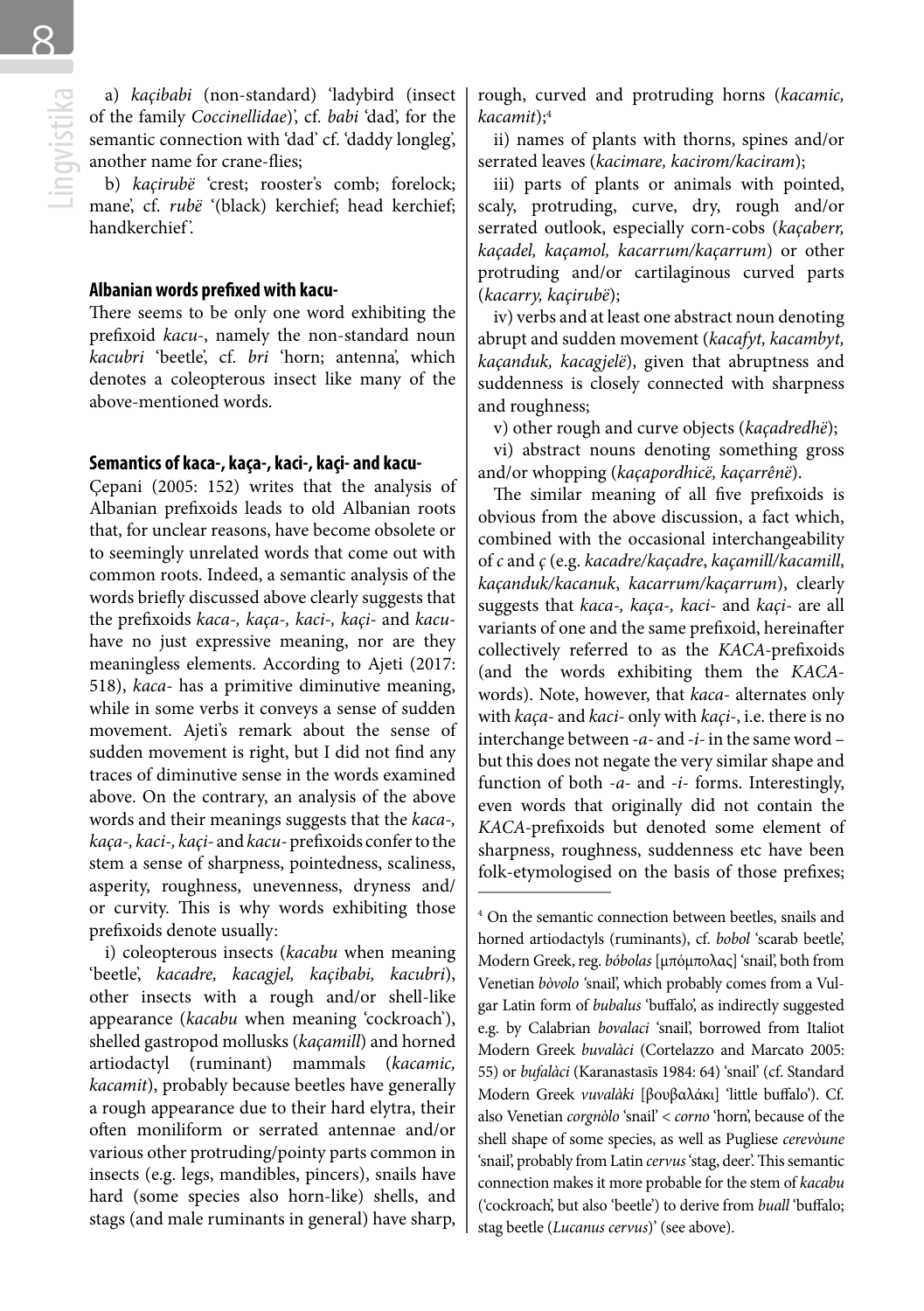however, if the first two syllables that resemble the *KACA-*prefixoid are removed, the remaining stems are either meaningless or have a meaning incompatible with the one that existed before the syllable removal (this, however, does not preclude a more remote relationship of the stem of some of those pseudo-*KACA*-words with the true *KACA*prefixoid -but this will be dealt with further on). Some examples are:

a) *kacaturrë* 'a kind of double-edged dagger or bayonet' (i.e. a sharp object), which has nothing to do with *turrë* 'wood pile', as it comes from Modern Greek *kasatura* 'bayonet', itself from Italian *incassatura* 'rifle stock, scabbard, slot';

b) *kacalec*, a corrupted variant of *karkalec* 'locust, grasshopper', itself a corrupted borrowing from Bulgarian *skakalec* 'id., *lit.* jumper' probably under the influence of some expressive word such as *karkal* 'excrements' (Meyer 1891: 178; Orel 1998: 171);

c) *kacarra(n)* 'long stick ending in an angled hook', the -*rra* part of which has nothing to do with *rra* 'threadworm' (a variant of *rre*), as suggested by semantic and morphological considerations (it has nothing common with a threadworm apart from its long shape and it is an *-n* stem in contrast to *rra*); this suggests that the stem of this word is *kacarr-* and the *-a(n)* is a suffix;

d) *kacarrik* 'large supporting prop at one end; small forked distaff ', the *-rrik* part of which has no independent meaning (i.e. it has never existed as a separate word); this means that the stem of this word is *kacarr-* and the *-ik* is a suffix;

e) *kacarroj* 'to hug' (passive voice *kacarrohem* 'to climb by hugging on with hands and feet; *fig.* to show off'), which is probably not a compound of *kaca-* and *rroj* 'to live, stay alive; survive for a long time; dwell', as suggested by its close similarity with Rom. *a se cățăra* (and its variant *a se acățăra*) 'to climb', which is possibly connected to *a se acăța* 'to grasp, hold on to', a conservative variant of *a agăța* (< Lat. \**accaptiare* < *captiare* 'to take') and Bulg. *katerja se* [катеря се] 'to climb' (of uncertain origin), both of which do not seem to be borrowed from Albanian for phonological reasons; moreover, *kacarroj* seems rather to be a derivative of the above-mentioned root *kacarr*and the common deverbative *-oj*;

f) *kaçabek,* most probably a corrupted variant of *kaçubet* (and its non-standard variants *kacybet*  and *kaçabet*) 'kite (*Milvus*)' and *kacubane* 'skylark (*Alauda arvensis*)' themselves from *kaçubë* 'bush,

shrub', which may derive from or relate to *kaçe*  'dog rose *(Rosa canina)*';

g) *kaçibardhë* and its variant *kacibardhë* 'dog rose (*Rosa canina*)', which is in fact left-headed and hence its *kaçi-/kaci-* part is not a *KACA*prefixoid, but the very noun *kaçe* 'dog rose (*Rosa canina*)' modified by the adjective *e bardhë*  (fem.) 'white', i.e. *kaçe e bardhë '*white dog rose', although the [͡ts] in *kacibardhë* and the [i] in both *kacibardhë* and *kaçibardhë* are probably due to the folk etymological influence of *kaci-/kaçi-* because of the thorns (another issue is whether the noun *kaçe* could be etymologically connected with the *KACA-*prefixoids, but this will be discussed further on). Such 'pseudo-*KACA-*' words are sometimes grouped together with the true *KACA*words listed in works of Albanian scholars,<sup>5</sup> which suggests that native Albanian speakers feel that they morphologically and/or semantically belong together.

Some scholars<sup>6</sup> explicitly or implicitly speak also of a *kac-/kaç-* prefixoid (i.e. they leave out the final vowel). However, this is neither morphologically, nor etymologically correct, given that if onesremoves *kac-/kaç-* from any Albanian word, the remaining element is meaningless before removing also its initial vowel (e.g. *kacadre '*stag beetle' cannot be analysed into *kac-* and *-\*adre*, because the latter is meaningless, by contrast to *dre* 'stag, deer'), while many times the remaining element is not even a stem but part of a simple word (e.g. *kaçubë* 'bush, shrub', with -*ubë* having no meaning in itself). This means that the *KACA*prefixoid never drops its final vowel in Albanian, and hence not all words starting with *kac-/kaç-* are *KACA-*words. However, as I will argue further on, some of them may be more remotely connected with the *KACA-*prefixoid, in the sense that they may come from the same root as the latter.

#### **Etymology of KACA-prefixoids in Albanian**

Vladimir Orel was initially of the opinion that *kaca*was just a form of *kac* 'goat', which then became a prefix, occasionally meaning 'up, over' (Orel 1998: 161), but later on he attributed an expressive

<sup>6</sup> E.g. Bokshi (2014: 82) or Lazri (2017: 155).

<sup>5</sup> E.g. Çepani (2005: 153), or Ajeti (2017: 518), who mention *kacarroj, kacaturrë* and *kacibardhë*, respectively, in their lists of *KACA-*words. Cf. also Orel (1998: 161 and 2000: 175).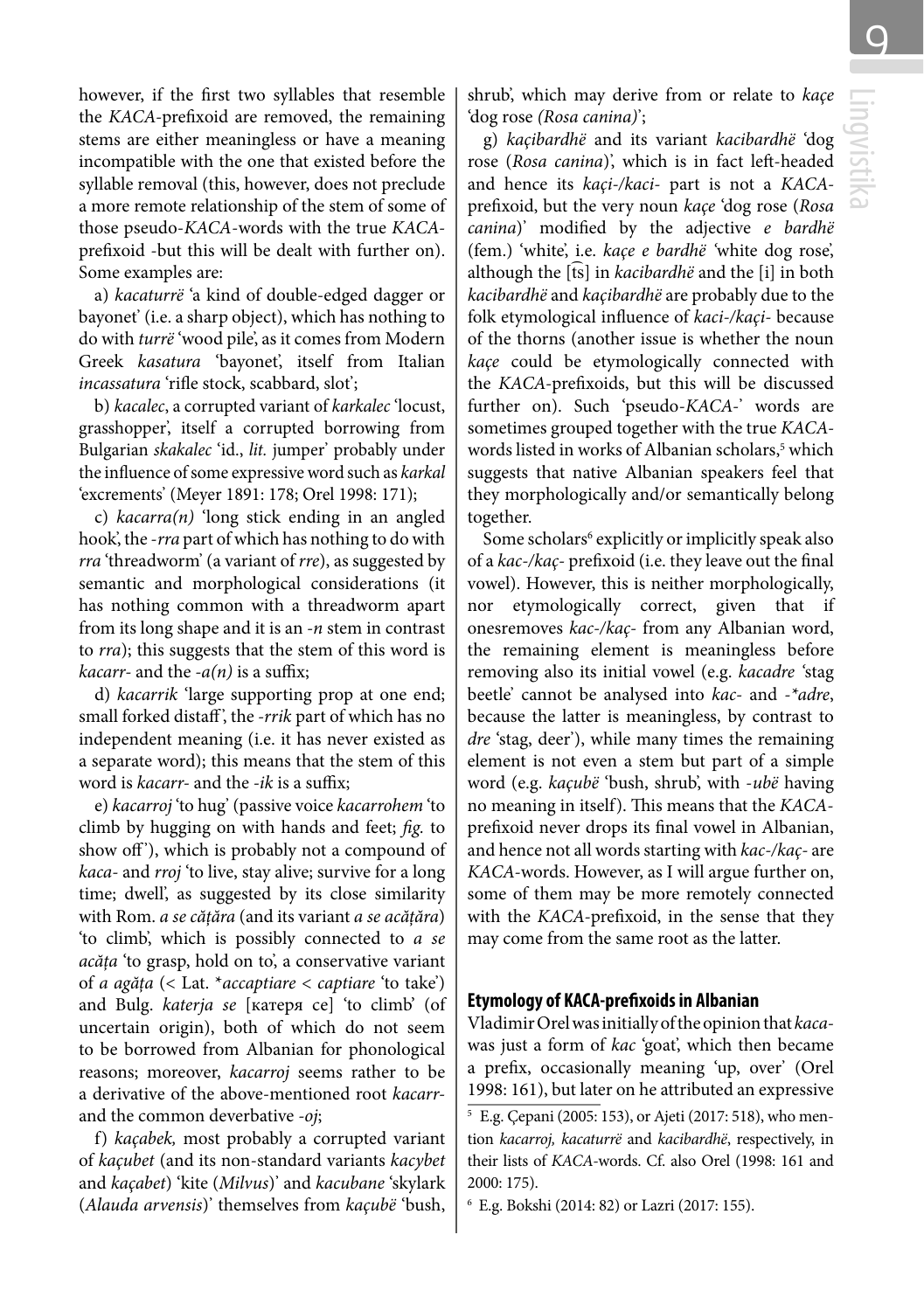origin to the prefixoid *kaca*- and numbered<br>it among the affixes of uncertain etymology<br>(Orel 2000: 174–175) without, however, trying<br>to connect it with other prefixoids of similar<br>shape, namely *kaça-, kaci-, kaçi-* and it among the affixes of uncertain etymology (Orel 2000: 174–175) without, however, trying to connect it with other prefixoids of similar shape, namely *kaça-, kaci-, kaçi-* and *kacu-*. The above-mentioned word *kac* itself is usually considered a variant of *kec* (also *ke*ç) 'kid, goat less than a year old' (Orel 1998: 174), which in their turn are considered variants of *kedh*  (Orel 1998: 174–175), probably as derivatives of *kedh*ë*z*, originally a diminutive of *kedh* 'kid, goat less than a year old'.7 On the other hand, Kyriazis (2001: 256), on the basis of a remark by Xhuvani and Çabej (1980[1956]: 374) that *kaca*denotes a vehement movement of the body as well as by commenting on the regional synonym verbs *katavalem* and *kacavalem* 'to tussle', adds that *kaca-* is just an allomorph of the regional *kata-*, which he etymologises from Greek *kata-*  [κατα-]. Like Orel (see above), he refers only to *kaca-* without trying to connect it with *kaça-, kaci-, kaçi-* or *kacu-*. I agree with him that the *kata-* prefix is most probably borrowed from the Greek prefix *kata-* [κατα-], which is in fact the Greek preposition *katá* [κατά] in its function of prefix. Moreover, *kaca-* could have been semantically influenced by *kata-* to some extent, but the change  $[t] > [t\overline{s}]$  is not regularly expected in Albanian. This means that *kata-* is no firstclass candidate for the etymology of *kaca-* and, given that *kaça-*, *kaci-*, *kaçi-* and *kacu-* seem to be just its variants, the same is true of them as well. Admittedly, the *KACA-*prefixoids are both semantically and phonologically compatible with *kac* 'goat', but I think that one should not stop at this connection, because a much more attractive etymology is possible and, what is more, this has not just semantic and phonological, but also morphophonological and lexical support.

A close examination of other Balkan languages shows that similar prefixoids are absent in more northerly Balkan languages such as Serbo-Croat, Bulgarian or Rumanian. Equivalents of *KACA-*words are limited in Southern Balkans, as suggested by a handful of such words in Modern Greek, to which one should add numerous family names based on Christian names starting with *katsa-* [κατσα-]

[ka͡tsa], *katsi-* [κατσι-][ka͡tsi] and *katso-* [κατσο-][ka͡tso], and a possibly comparable word in Aromanian starting with *katsa-*. 8 Again, obvious derivatives and similarly sounding words of other well-known origin are excluded from this list, e.g. *katsavídi* [κατσαβίδι] < Venetian *cazzavide < cazzar* 'to hunt' + *vida/vide* 'a screw'; *katsamáki*  [κατσαμάκι] 'corn mush, polenta; pretext' < Turkish *kaçamak* 'id. *lit.* escapade; to escape' or *katsaróla* 'pot, saucepan' < Venetian *cazzaròla* 'id.'. The Modern Greek words in question are:

a) *katsávracha* [κατσάβραχα] with its rare variant *katsóvracha* [κατσόβραχα] and its even more rare (mostly Epirote) variant *katsiávracha* [κατσιάβραχα] (the latter being pronounced [ka't͡sçavraxa] or [ka'tfavraxa] 'crag', cf. vráchos [βράχος] 'rock';

b) *katsipodiá* [κατσιποδιά] (dialectally also pronounced [katfipo'ðja]) 'setback, misfortune', originally a derivative (with the abstract noun suffix -*iá* [-ιά]) of *katsipódis* [κατσιπόδης], a dissimilated variant of *katsopódis* [κατσοπόδης] 'jinx (for persons)', cf. *pódi* [πόδι] 'foot', both of which surviving only as family names (*Katsipódis*  [Κατσιπόδης] and *Katsopódis* [Κατσοπόδης]);

c) *katsónycho* [κατσόνυχο] (non-standard; mostly Italiot Greek) 'bird's spur; pig's second or fifth toe (not touching the earth)', cf. *nýchi* [νύχι] 'nail; hoof; claw';

d) *katsóprinos* [κατσόπρινος] with its variants *katsíprinos* [κατσίπρινος] and *katsipriniá* [κατσιπρινιά] 'holly oak, holm oak (*Quercus ilex*)', cf. *prínos* [πρίνος] 'kermes oak (*Quercus coccifera*)' (this is its older and botanic name, the standard being *purnári* [πουρνάρι] < *prinárion* [πρινάριον], a diminutive of *prínos* [πρίνος]);

e) *katsómalla* [κατσόμαλλα] (non-standard) 'coarse hair', cf. *malliá* [μαλλιά] 'hair'; cf. also family name *Katsimállis* [Κατσιμάλλης] 'coarsehaired; curly-haired';

f) *katsóchoiros* [κατσόχοιρος] (non-standard; mostly Cypriot Greek) 'hedgehog' (standard *skantzóchoiros* [σκαντζόχοιρος]), cf. *choíros* [χοίρος] 'pig, hog'.

<sup>7</sup> Now *Kedhëz* is the name of a nymph in Albanian folklore (Kuteli 1990[1965]: 386–387).

<sup>8</sup> Aromanian, another Southern Balkan language has the word *katsaflaku* 'clitoris' (Nikolaidis 1909: 211), which could well be a *KACA-*word, given that clitoris is a protruding organ; however, since the element *-flaku* is obscure in Aromanian (at least to me), this is just guesswork.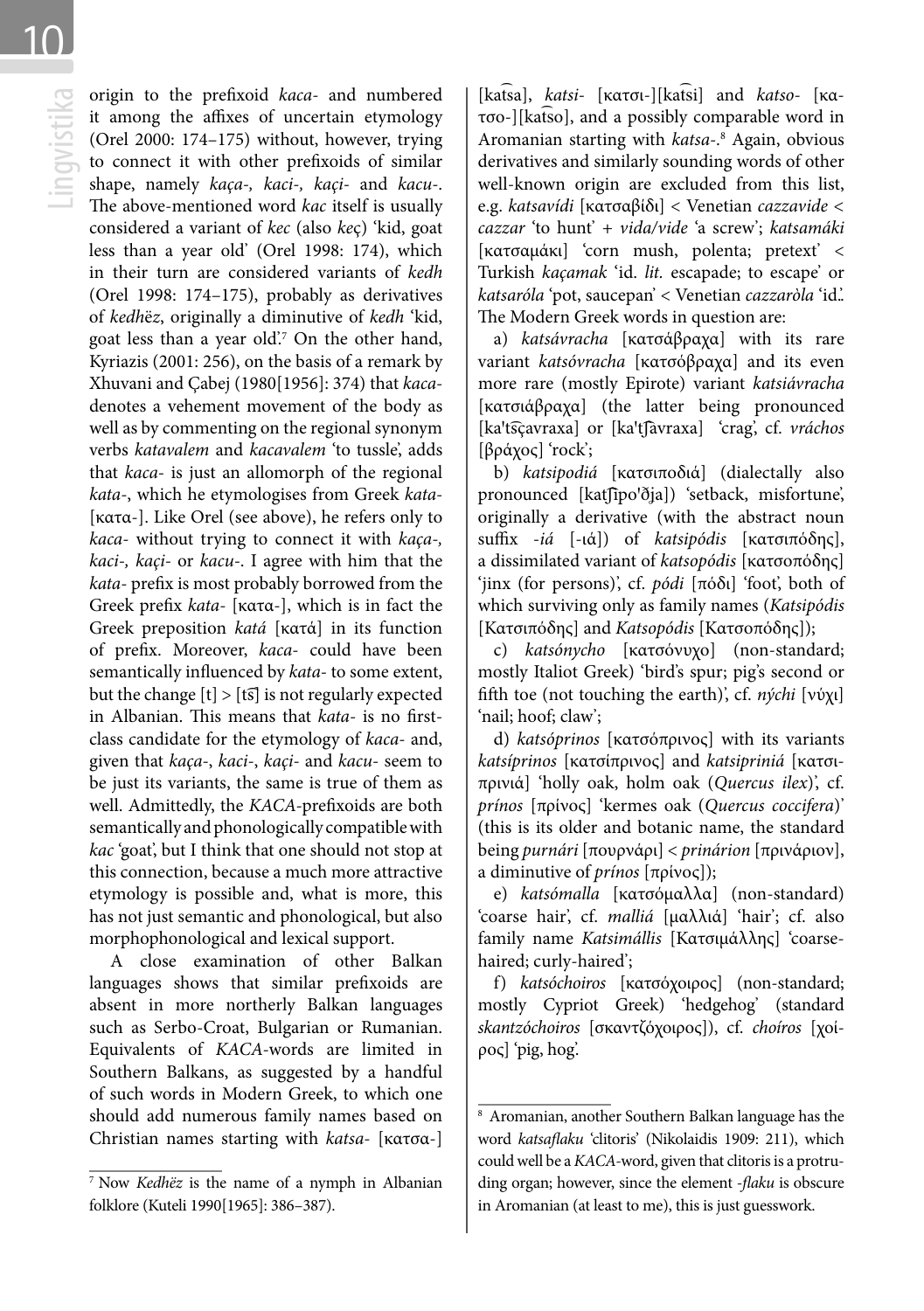A close examination of the above Modern Greek words reveals not only interesting semantic and phonological, but also morpho(phono) logical similarities to the Albanian *KACA-*words. All the above Modern Greek words confer the stem a sense of sharpness, asperity, roughness, unevenness, dryness and/or curvity, usually with neutral, jocular or negative connotations, and their semantic function is even more clear in Modern Greek than in Albanian.9 From doublets such as *katsávracha*/*katsiávracha*/*katsóvracha*, *katsóprinos*/*katsíprinos* etc it becomes clear that all those prefixoids are variants of a single prefixoid. Modern Greek has exact phonological and allomorphic reflections of all Albanian variants: *katsa-* [κατσα-] [kat͡sa] is the same as *kaca-*; *katsia-*  [κατσια-] [kat͡sça]/[kat͡ʃa] (mostly Epirote) is the same as *kaça*; *katsi-* [κατσι-] [kat͡si] is the same as *kaci*-; [katfi] (in dialects where the sibilants are palatalised before /i/, e.g. most of Peloponnese) is the same as *kaçi-*; *katso-* [κατσο-], with its variants *katsu-* [κατσου-] (in Northern dialects) and *katsio-* [κατσιο-] [kat͡sço]/[kat͡ʃo] (mostly in Epirote dialects), now surviving only in family names such as *Katsugiánnis* [Κατσουγιάννης] or *Katsiogiánnis* [Κατσιογιάννης], historically variants of *Katsogiánnis* [Κατσογιάννης], which originally must have meant something like 'wild/ fierce/rough/coarse/tricky John'10 is virtually represented only in the word *kacubri* in Albanian. However the *-o-/-u-* (rather than -*a*- and -*i*-) variants must have been the original ones in Modern Greek, given that -*o*- (pronounced [u] when unstressed in Northern dialects) is the linking vowel normally expected in the boundaries of Modern Greek compounds. The *katsa-* variant (which is phonologically identical with Albanian *kaca-*) is due to assimilation with a following [a] sound as in *katsávracha*, while the *katsi-* variant (which is phonologically identical with Albanian *kaci-*) is due to either assimilation with a following

[i]-sound as in *katsíprinos* (beside *katsóprinos*) or dissimilation from a following [o]-sound as in *katsipódis* (< *katsopódis*). This being the case, I will be hereinafter calling all those variants the *KATSO-*prefixoid (and the words that contain it, *KATSO*-words).

As to the etymology of *KATSO*-prefixoid in Modern Greek and its presence in the above Modern Greek examples the following should be noted: Andriotis, in his etymological dictionary (Andriōtīs 1967: 153, s.v. κατσο-) cites Filintas' proposal (Filīntas 1924: 149) that *katso-* is the Modern Greek development of the stem *akantho-*  [ἀκανθο-] < *ákantha* [ἄκανθα] 'thorn; spine',11 and provides the examples *katsó-prinos* and *(s)katsóchoiros* [(σ)κατσό-χοιρος] 'hedgehog' (standard *skantzóchoiros*). This is why, also in the light of what discussed in the preceding paragraph, the meaning 'the wrinkled one' (*zaroménos* [ζαρωμένος]) given by Andriotis in the same entry is just a secondary and marginal one, if *katso-* comes indeed from *akantho-*, i.e. the affixised stem of á*kantha* 'thorn; spine'. Indeed, this etymological scenario is very plausible since, apart from the words for 'hedgehog', the change  $[nt<sup>h</sup>] > [ts]$  in Modern Greek is also documented from *katsarída*  [κατσαρίδα] 'cockroach', which is unanimously etymologised from Hellenistic Greek *kantharís*  [κανθαρίς] 'wheat bug' (the semantic shift among different insects being very frequent in all languages) as well as from the adjective *katsarós*  [κατσαρός] 'curly, frizzy', usually etymologised from Hellenistic Greek *akanthērós* [ἀκανθηρός] (Andriōtīs 1967: 153, s.v. κατσαρός; LKN s.v. κατσαρός; Mōysiadīs 2005: 126)12 'thorny; spiny'. 11 Modern Greek *agkáthi* [αγκάθι].

<sup>12</sup> Less convincing etymological proposals about *katsarós* [κατσαρός] involve *katsí* [κατσί] < *katí* [κατί] 'kitten' (Andriōtīs 1967: 153; Bampiniōtīs 2002: 873; Bampiniōtīs 2009: 659, all s.v. κατσαρός) and Persian *kāj '*a species of cedar with ridged leaves' (Bampiniōtīs 2009: 659). The former is semantically more complex than *katsarós* < *akanthērós,* but still possible. In the case of the latter, it would be improbable for a Persian borrowing to take a Greek derivative suffix (*-arós* [-αρός]) and become almost Panhellenic without leave traces of its basal form, given the very little (if any) direct linguistic contact between Helladic Greek and Persian. As for Medieval Greek *katzaraía* [κατζαραία] 'wild cedar' and Cappadocian Greek *kátzara* [κάτζαρα] 'cedars' (Bampiniōtīs 2009: 659) they could well come from *akanth-* root due to their sharp, pointed needles rather than from Persian *kāj*. In

<sup>9</sup> The same prefixoid could also occur in the rather obscure word *katsívelos* [κατσίβελος] 'Rom, Gipsy; *(Fig.)* swarthy person' (slightly pejorative), usually etymologised from Italian *cattivello* 'mischievous, naughty' or from an unheard-of Romanian *\*cacivel* (both < Latin *captivus*  'captive' + dimin. *-ellus*).

<sup>&</sup>lt;sup>10</sup> Other variants are *Katsagiánnis* [Κατσαγιάννης], Kat*siagiánnis* [Κατσιαγιάννης], *Katsigiánnis* [Κατσιγιάννης] and *Katsígiannis* [Κατσίγιαννης] are also extant.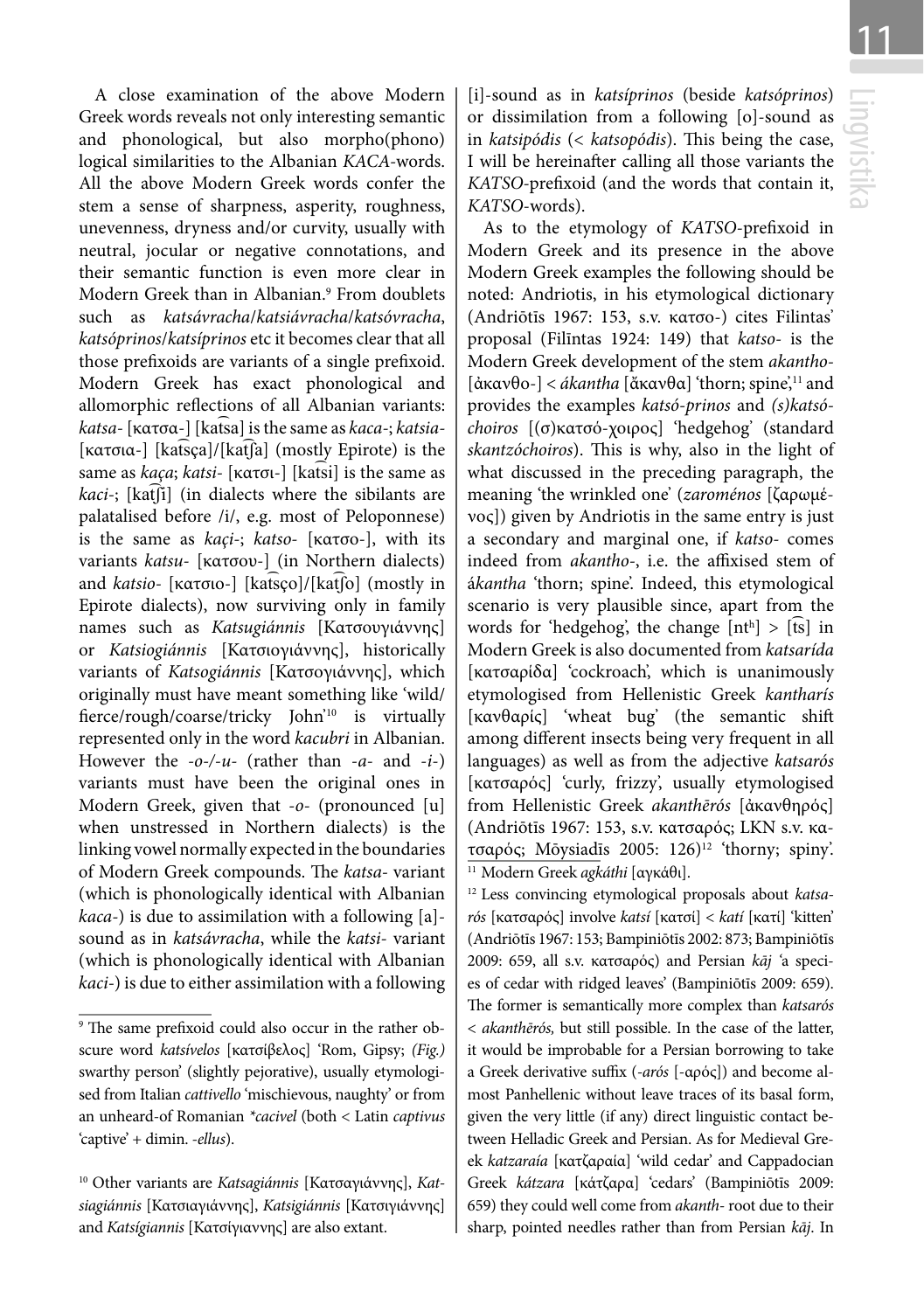12

However, despite the more or less clear etymology<br>and meaning of the *KATSO-prefixoid*, various<br>etymologists have failed to recognise *katsávracha*,<br>*katsipodiá* and *katsónycho* as *KATSO-words*,<br>despite the unanimity pre and meaning of the *KATSO*-prefixoid, various etymologists have failed to recognise *katsávracha*, *katsipodiá* and *katsónycho* as *KATSO*-words, despite the unanimity prevailing about other similarly prefixed words such as *skantzóchoiros* 'hedgehog' < Hellenistic Greek *akanthó-choiros*  [ἀκανθό-χοιρος], *lit.* 'spiny hog', obviously via Medieval Greek forms/spellings such as *ka(n) tzóchoiros* [κα(ν)τζόχοιρος] > Cypriot Greek *katsóchoiros*.

As to *katsávracha* 'crag', various authoritative sources such as the Standard Modern Greek etymological dictionary by Andriotis or the Standard Modern Greek dictionary of Bambiniotis include two etymological proposals: one involving an unattested *\*akanthá-vracha* [\*ἀκανθάβραχα] (Andriōtīs 1967: 153, s.v. κατσάβραχα, citing Filīntas 1924: 149; Bampiniōtīs 2002: 872 s.v. κατσάβραχα), *lit.* 'spiny rocks', and another involving *katávracha* [κατά-βραχα] (Andriōtīs 1967: 153, s.v. κατσάβραχα; Bampiniōtīs 2002: 872 s.v. κατσάβραχα). Ilioudis thinks of *kaká vráchia* [κακά βράχια], *lit.* 'bad rocks' (Īlioudīs 2001, cited in Mōysiadīs 2005: 124). Georgacas thinks of *\*kakiá* vráchia [κακιά βράχια] 'id.' through a non-standard form *kakiós* [κακιός] 'bad' (Standard *kakós* [κακός]) sibilantised via 'tsitacism' (i.e. \**katsá vráchia* [\*κατσά βράχια]) (Georgacas 1982: 336–337, cited in Mōysiadīs 2005: 124), a view endorsed by Mōysiadīs (2005: 124–125) and reproduced in Bambiniotis' etymological dictionary (Bampiniōtīs 2009: 659 s.v. κατσάβραχα).<sup>13</sup> On the etymological proposal involving *katávracha* [κατάβραχα], one must note that a compound of the abovementioned prefix *kata-* [κατα-] 'downwards; toomuch (*inter alia*)' and *vráchos* [βράχος] 'rock' is used only as an adverb in Modern Greek and means 'on/towards the rocks' rather than 'crag'. Morphologically, it is not usual for noun such as *katsávracha* [κατσάβραχα] to derive from an adverb. Phonologically, the change  $[t] > [ts]$ 

is not expected before back vowels in Modern Greek. Semantically, it is difficult to imagine why something denoting the state of being on/moving towards the rocks could ever have evolved into denoting a steep rock face. Ilioudis' etymological proposal involving *kaká vráchia* [κακά βράχια] has been plausibly rejected by Moysiadis, who highlights the impossibility of a  $[ka] > [tsa]^{14}$ change given the back vowel (Mōysiadīs 2005: 124). Georgacas' proposal involving \**kakiá vráchia*  (i.e. \**katsá vráchia*) is problematic because, even if the first part of the word was a regional adjective *kakiós* [κακιός] (which I have never come across, by the way), it would have turned into *kakió-* [κα $k$ ιό-] in compounding, with the change  $[o]$  >  $[a]$ being possible only by assimilation (which neither Moysiadis nor Georgacas seem to argue for). Secondly, diffusion of a dialectal word in almost the entire Greece is rather rare (although not unheard of). Thirdly, if palatalisation of /k/ had taken place before a front vowel, the same should have happened to  $/x/$  as well, i.e.  $*(ka'\hat{c}a'vraca);$ in such a case, a phonological back-formation from a self-standing form ['vraɕa] into an affixised form [-vraxa] does not seem probable, given the perceived phonological difference between the two forms. By contrast, the etymology of *katsa-* from \**akantha-* [\*ἀκανθα-] is probably on the right path, especially if made more accurate as follows: *katsa*is a variant of *katso-*, which comes from the welldocumented *akantho-* and in some cases became *katsa-* by assimilation to a following [a], as clearly suggests the above-mentioned non-standard (mainly Cypriot) form *katsóchoiros* 'hedgehog', which undoubtedly comes from Hellenistic Greek *akanthóchoiros*, just like the Standard Modern Greek form *skantzóchoiros* [σκαντζόχοιρος] (where the [s-] is prothetic due to a common re-segmentation after a preceding word ending in [-s]). I wonder why Moysiadis did not even consider the above-mentioned *akantho-* scenario, given that he is aware of and does mention the change  $[nt^h] > [\widehat{ts}]$  in the very next page (Mōysiadīs 2005: 126, where he conventionally represents this

this connection one should not forget that the graph *tz* [τζ] was just a convention for [͡ts] in Medieval Greek, which further reduces the similarity with *kãj.*

<sup>&</sup>lt;sup>13</sup> Cf. though Bambiniotis' different stance in a previous work (< *\*katávracha* or *\*akanthávracha*) (Bampiniōtīs 2002: 872 s.v. κατσάβραχα).

<sup>&</sup>lt;sup>14</sup> In fact sibilantisation of [k] in most Modern Greek vernaculars gives normally [tc] rather than [ts]; however, Moysiadis speaks indistinctly of 'tsitacism' (Mōysiadīs 2005: 123–127) independently from the outcome. Personally I avoid this term as too vague and not internationally established.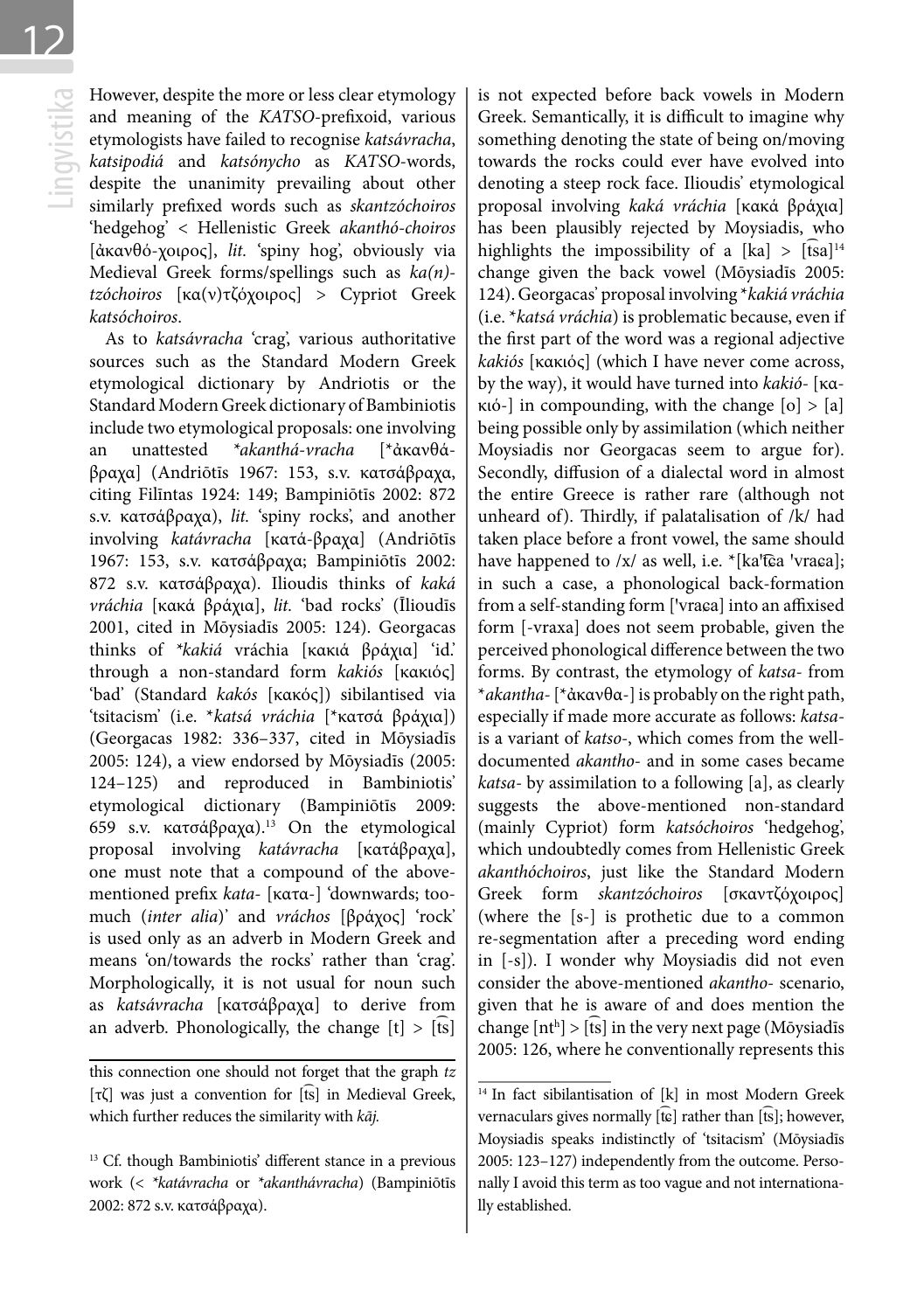change as  $/n\theta$  > /ts/<sup>15</sup> and briefly discusses views on various possible intermediary changes).

As to *katsipodiá* [κατσιποδιά], etymological explanations like the ones reported by Andriotis (Andriōtīs 1967: 153, s.v. κατσιποδιά), namely *\*kako-podiá* [\*κακο-ποδιά], *lit.* 'bad footedness', *\*a-sympodiá* [\*α-συμποδιά], *lit.* (approx.) 'nonaligned steps' or \**katsiko-podiá* [\*κατσικο-ποδιά], *lit*. 'goat footedness', are impossible or unconvincing. The first one because the change  $[k_0] > [tsi]$  is impossible without mediation of an equally unattested \**kakipodia* [\*κακιποδιά], given that [k] is followed by a back vowel. The second one because the addition of an initial [k] is anyway impossible. And the third one because a haplology of *katsiko-* into *katsi-* is just unnecessary, given that the semantic qualities of *KATSO-*prefixoids are sufficient to justify its use in a word that denotes something negative. On the other hand, a semantic conflation and/ or a remote etymological connection with *katsíka* [κατσίκα] 'goat' could still be possible by a different pathway, which is explained in the next sections. The semantically identical standard form *katsikopódaros* [κατσικοπόδαρος] 'jinx (for persons)' *lit.* 'goat-footed' may have influenced the etymological views on *katsipódis* or have been itself modelled on *katsipódis* by re-analysis on the basis of Christian representations of evil spirits as goat-footed.

As to the word *katsónycho* 'bird's spur; pig's second or fifth toe (not touching the earth)', it is reported by Karanstasis (Karanastasīs 1988: 119), who inaccurately spelled it κατσώνυχο as if based on Ancient Greek *ónyx* [όνυξ] 'nail; hoof; claw' (rather than on Modern Greek *nýchi* [νύχι]), where the initial /o/ would be lengthened in right-headed compounding. Besides, he thought it derived from the Ancient Greek adjective *gampsónychos* [γαμψώνυχος] 'hooknailed; hookclawed', which is phonologically and semantically less straightforward than my own etymological proposal, according which the first part is the *KATSO*-prefixoid; this is because, to my knowledge, the change  $[mps] > [ps] > [ts]$ , although possible, has no precedent in Italiot Greek (nor in other Modern Greek dialects), as well as because the main characteristic of a *katsónycho* [κατσόνυχο] is not hookedness (which is not necessarily present anyway), but rather its quality of protruding/ pointing outwards.

So far I have shown that the Albanian *KACA*-prefixoid is morpho(phono)logically, phonologically and semantically equivalent to the Modern Greek *KATSO-*prefixoid, so that their connection is virtually indisputable. They cannot be inherited (i.e. Indo-European) cognates, given that they are not traceable to some reconstructed Indo-European root that could have evolved similarly in both languages. I think that the Albanian prefixoid is borrowed from the Modern Greek one and not vice versa, for the following reasons: a) the origin of the Modern Greek *KATSO*prefixoid is almost certainly the Greek word for 'thorn' or 'spine' detached from N+N compound words and given the status of a prefixoid, while the morphological and semantic details of *kac* 'goat' as the source of the Albanian *KACA-*prefixoid are less clear; b) the fact that Modern Greek has more variants of this prefixoid, in particular the one with linking vowel -*o*-, which shows regular changes if etymologised from *akantho-*, the latter being the source of all other variants in Modern Greek as suggested by well-documented changes (assimilation, dissimilation); c) the fact that Albanian has borrowed many affixes from Modern Greek (Kyriazis 2001: 254–260; Krimpas 2017: 440–443) and not vice versa; d) the fact that the *KACA-*prefixoid is common mostly with family names the stem of which has been borrowed from a Modern Greek Christian name, e.g. *Kacajani/ Kacijani/Kacojani* (< *Jani* < *Giánnis* [Γιάννης] [ꞌʝanis])*, Kacandoni* (< *Andoni* < *Antónis* [Αντώνης] [a(n)΄donis]); such family names are almost ubiquitous in Greece, which adds to the possibility of a Greek-to-Albanian direction of borrowing rather than vice versa; e) the fact that the *KATSO*prefixes are used throughout Greece, even in parts where no contacts with Albanian speakers took place. But if it is almost certain that the Albanian *KACA-*prefixoid is borrowed from the Modern Greek *KATSO*-prefixoid, which could be the connection between the prefixoids in question and the Albanian noun *kac* 'goat'?

<sup>&</sup>lt;sup>15</sup> I say 'conventionally' because it is rather improbable for the Ancient Greek cluster *νθ* [nth ] to ever evolve into [nθ] in spontaneous speech. The evidence from Modern Greek vernaculars shows rather that it evolved into [t:t<sup>h</sup>]> [tt͡θ:] > [θ:], no matter how it was spelled and/or pronounced in learned variants, which are based on a letter-to-letter reading.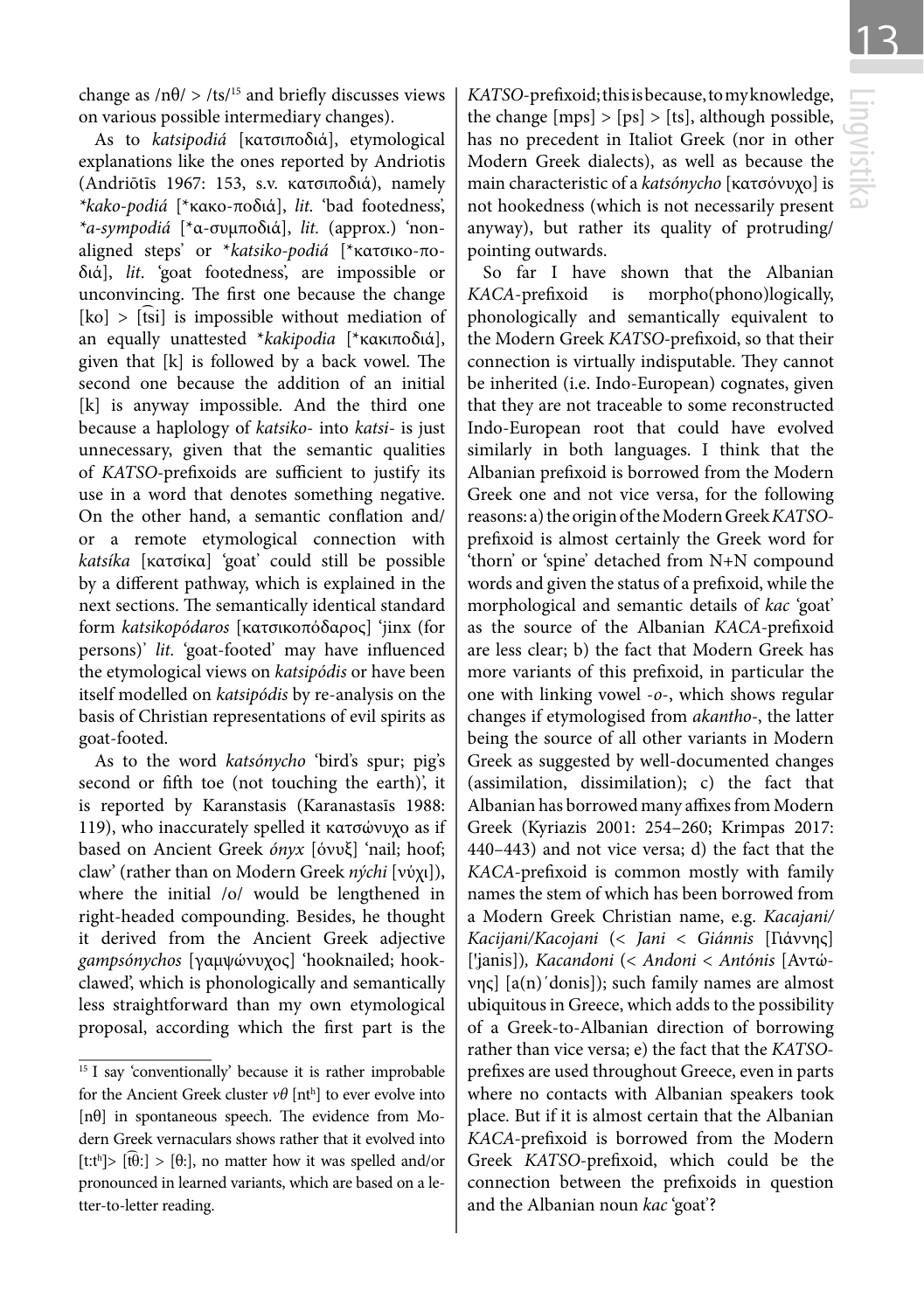**Thorns, spines, oaks and... goats?**<br>Interestingly, a variant of the Al<br>'goat' (kec) is kac, which is very si<br>Greek katsika 'goat', a back form:<br>Greek katsiki [κατσίκι]! This m<br>might indeed be a more remo Interestingly, a variant of the Albanian word for 'goat' (*kec*) is *kac*, which is very similar to Modern Greek *katsíka* 'goat', a back formation on Modern Greek *katsíki* [κατσίκι]! This may suggest there might indeed be a more remote etymological connection between the *KACA*- and *KATSO*prefixoids, on the one hand, and Albanian and Greek words for 'goat', on the other hand. Although the Albanian word *kac* is generally considered a variant of *kec*, the word *kaciq*  (definite form *kaciqi*) is identical with Modern Greek *katsíki*, which is often etymologised from Turkish *keçi* with [e] > [a] change plus the Greek diminutive suffix *-ίκι* (LKN s.v. κατσίκι). However, a Turkish origin for this Modern Greek word is impossible for phonological, morphological and pragmatic reasons. In particular, the  $[e] > [a]$ , apart from being rather unusual in Modern Greek except in cases of assimilation/dissimilation, is definitely not expected following /k/, which is palatalised before front vowels both in Modern Greek and Turkish (in the latter palatalisation is much stronger than in Modern Greek). This means that Greek-speakers had no reason to depalatalise the /k/ in this position, as clearly shown by examples such as Turkish *keçe* > Modern Greek *ketsés* [κετσές] [ceꞌt͡ses] 'felt' or Turkish *key(i)f* > Modern Greek *kéfi* [κέφι] ['cefi] 'joy, cheerfulness; fun'; but even if accepted that Modern Greek changed Turkish [e] into [a] in this environment, one would expect *\*kiatsi*- [κιατσί-] [ca<sup>i</sup>tsi] rather than *katsí-* [κατσί-], a change that retains the palatalised /k/. Moreover, no Turkish loanword in Modern Greek has ever been extended by the diminutive suffix *-ík-i,* which was not productive at the time of language contacts between Modern Greek and Turkish.<sup>16</sup> Turkish

<sup>16</sup> Even if the Ancient Greek word for 'goat' was borrowed, the donor language could not have been Turkish before the 11th c. AD. Interestingly, given that Oghuz Turkish (i.e. the westernmost group of Turkic languages comprising Turkish, Azeri and Turkmen) is exceptional among Turkic languages in exhibiting an initial antimetathesis in the word for 'goat', cf. Turkish/Azeri *keçi*/ Turkmen *geçi* vs. Uzbek *echki*, Uyghur *uchke* [رَوَّجِكُمْ], Kazakh *eshki* [ешкі] or Kyrgyz *echki* [эчки], it is tempting to think that the language of Turkic-speakers moving westwards was influenced by some language in which the is then to be abandoned as the donor language for Modern Greek *katsíki*.

The Albanian word *kaciq* is generally etymologised from the above-mentioned Modern Greek word *katsíki*. However, it could also explained as being a diminutive of *kac*, given that the diminutive suffix *-iq* (< Old Church Slavonic -*itь*, cf. Serbo-Croat -*ić*, with possible partial conflation with Medieval/Modern Greek *-ík-i-on/-ík-i)* does exist in Albanian, cf. *guriq* 'little rock, pebble' < *gur* 'rock'. If this is the case, then the Modern Greek word is borrowed from Albanian (Andriōtīs 1967: 153, s.v. κατσίκι, citing Meyer), given also the existence of the similar word *kacek*  'bag made of sheepskin/goatskin; black-smith's bellows; (*Coll.*) bagpipe; (*Med.*) utricle'; the very close pastoral connections between Greeks and Albanians could account for such a scenario. However, the Medieval Greek form *katsikón* [κατσικόν] (pl. *katsiká* [κατσικά]) 'goat(s)', which has plausibly been proposed as the direct source of *katsíka* and *katsíki* (Bampiniōtīs 2009: 659 s.v. κατσίκα) could not be expected neither from Albanian *kaciq*, nor from *katsíki* [κατσίκι], since Medieval/Modern Greek *-ík-i-o-n/-ík-i* itself derives from Medieval/Modern Greek *-ik-ó-n/ ik-ó* (a possessive and relative suffix), plural *-iká.* This suggests that Medieval Greek *katsikón* is the source of Modern Greek *katsíki* and not vice

word for 'goat' began with /kV/. This language could be Greek, as long as the second-syllable [i] of Greek *katsíki*  [κατσίκι] would normally turn the first-syllable [a] into [e] under Oghuz Turkic vowel harmony rules (cf. Gk. *Kallípolis* [Καλλίπολις] > Tk. *Gelibolu*). As to the Albanian variant *keç* (Standard Albanian *kec*) 'goat', which resembles the Oghuz Turkic word for 'goat', the only possible influence direction is again from Albanian into Oghuz Turkic, since the non-palatalised initial /k/ of *keç* [ketf] could not have been borrowed from Oghuz Turkic *keçi*   $[{\rm ce}^{\rm t}{\rm f}{\rm i}]$  with its palatalised initial /k/, since in that case the Albanian-speakers would have retained the palatalisation and spelled the word as \**qeç* rather than *keç*, cf. *qejf* 'fun; pleasure' < Turkish *key(i)f; qehaja* 'steward (for a landlord); agent (for a guild)' < Turkish *kehaya*, while most Turkic languages automatically palatalise /k/ before and after front vowels. On the other hand, the final  $-\varsigma$  [tʃ] instead of *-c* [t͡s] could be due to conflation with the similar Turkish word for 'goat', since [t͡ʃ] is not expected from [ðs] < [ðəz] (*kedhëz > \*kedhs > kec*). Of course, all this is just guesswork that calls for further reseearch.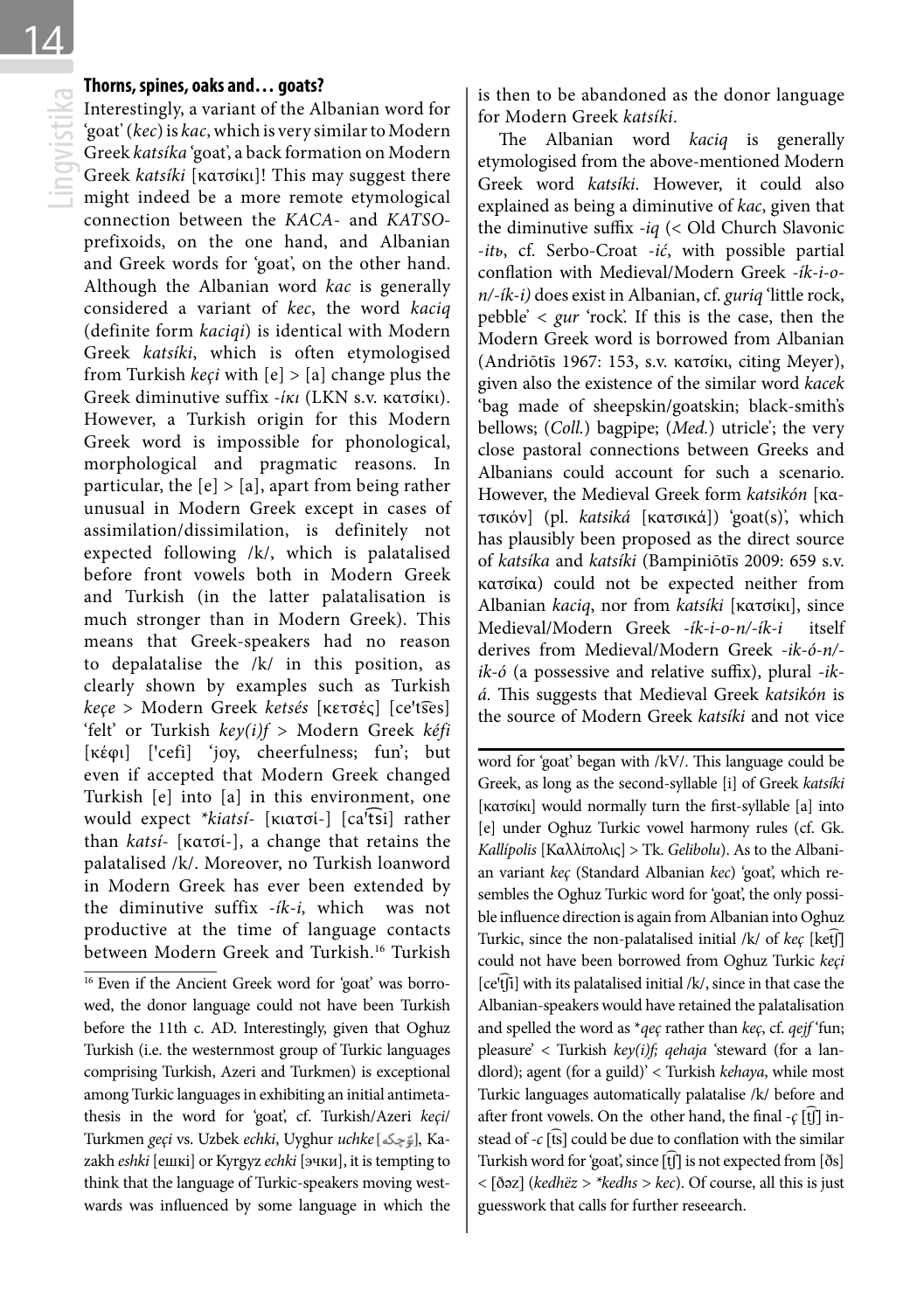Lingvistika

versa. Besides, the Albanian word *kaciq* shows a regular development if borrowed from *katsíki*, cf. Albanian *dhokaniq* < Modern Greek *dokaníki*  [δοκανίκι] (Standard *dekaníki* [δεκανίκι]), which makes almost certain a Modern Greek of this word in Albanian. But where does that Medieval Greek *katsikón* come from? Bambiniotis' etymological dictionary (Bampiniōtīs 2009: 659 s.v. κατσίκα), after rejecting as improbable the connection with either Albanian *kats* [sic] or Turkish *keçi*<sup>17</sup> and plausibly indicating Medieval Greek *katsikón*  (pl. *katsiká*) as the source of *katsíki* and *katsíka*, etymologises the latter from an unattested \**(ai)gikatsikón* [\*(αἰ)γικατσικόν] < *\*(ai)gikátsin*  [\*(αἰ)γικάτσιν] < *\*(ai)gikákin* [\*αἰγικάκιν], a diminutive of Hellenistic *aigikón* [αιγικόν] < Ancient Greek *aix* [αἴξ]. However, this etymology does not convince me, first and foremost because it posits too many unattested forms for a word that denotes a very common animal. Secondly, it would not be normally expected for a dialectal form (as suggested by the sibilantisation of  $/k/$ ) to expand to virtually the entire Greece. Thirdly, it would be a morphologically unique case for a Greek noun already ending in -*ik-ó-n (aig-ik-ó-n)* to develop an additional *-ik-ó-n* after a diminutive suffix (\**aig-ik-ak-ik-ó-n* [\*αιγ-ικ-ακ-ικ-ό-ν]).

In the light of the above considerations, my guess is that the origin of the Modern Greek word *kats*í*ki* 'goat' has to be searched for elsewhere. Interestingly, the Ancient Greek word for 'goat' (*aix* [αἴξ], stem *aig*- [αἰγ-]18) strikingly resembles two other Ancient Greek words, namely *aigílōps*  [αἰγίλωψ] 'a species of oak tree (*Quercus cerris*)' reported by Theophrastus (LSJ s.v. αἰγίλωψ) and *krátaigos* [κράταιγος] 'a species of spiny plant' (LSJ s.v. κράταιγος). Considering that *Quercus cerris* is notorious for its sharp lobe tips and its spiny cupule, it would not be strange to be given a name that reflects such qualities: given that *lōps*  [λὼψ] meant 'bark; cover', the name *aigílōps* could refer to the spiny cupule of the plant's fruit, hence '(a tree with) spiny cupule'. Similarly, *krátaigos* could mean 'the one with the hard thorns/spines' (< *kratús* [κρατύς] 'hard; strong; powerful'). To

take further this hypothesis, if there indeed were an Indo-European root *\*h₂eyǵ*- that denoted something thorny/spiny, then the Ancient Greek word for 'goat' may derive from it and be connected with (or even have provided the model for) such words as *aigílōps* or *krátaigos*. The very word 'oak' in English comes from the Germanic reflection of the abovementioned Indo-European root, i.e. *\*aik-* (cf. German *Eiche* 'oak'), which could well be the same as the one seen in *aigílōps*. Latin *aesculus* 'edible acorn' may contain the same root, if coming from *\*aig-sk-*. Non-diphthongised variants of this root seem to exist for both 'oak' and 'goat' words, cf. the nasalised Lithuanian *ąžuolas* and Latvian *ozols* 'oak' or the sibilantised Lithuanian *ožỹs* 'he-goat', Sanskrit *ajáḥ* 'id.' and Old Church Slavonic *(j)azno* (< \**azьno*) 'skin, leather' (originally 'goatskin'). The sibilants in the root of the above-mentioned Baltic, Sanskrit and Slavic words, and in the Armenian word for 'goat' (*aydz*), as well as the dental fricative in two other Albanian words for 'goat' (*edh* and *dhi*) (Orel 1998: 83, 85 s.v. *dhi, edh* respectively) clearly suggest that the Indo-European root for 'oak' and 'goat' words is \**h₂eyǵ*- rather than just \**h₂eyg*-. The similarities and shared alternations are too numerous to be just coincidental. An extended variant of the same root is probably to be found in Ancient Greek *āiganéē* [ᾱἰγανέη] 'hunting spear, javelin' (because of its pointed shape) and *aíge(i)ros* [αἴγε(ι)ρος] 'black poplar (*Populus nigra*)' (because of its pointed and serrated leaves) and/ or *aígithos/aigíothos* [αἴγιθος/αἰγίοθος] 'a kind of bird (*perhaps* a sparrow)' (due to its pointed bill?), although a non-Greek origin for some of all of these words has been proposed (Sommer 1937: 260), including for the 'goat' words in most Indo-European languages; however even this would not negate the semantic connection between 'goat', 'oak' and 'spine'.19 But if Indo-European, all those root variants may be voiced variants

<sup>&</sup>lt;sup>17</sup> Interestingly, the same author in a previous work stated that the word probably came from either Albanian *kats*  [sic] or Turkish *keçi* (Bampiniōtīs 2002: 873 s.v. κατσίκα). <sup>18</sup> Also meaning 'large wave' (cf. the Aegean Sea) for still obscure semantic reasons, if it is indeed the same word.

<sup>&</sup>lt;sup>19</sup> For the semantic connection of spears and oaks cf. also Lat. *sparus* 'hunting spear; javelin' and Alb. *shparr* 'oak'; I dare wonder whether a further semantic connection with small birds could account for the phonological similarity with En. *sparrow*, Gk. *spérgoulos* [σπέργουλος] 'small field bird' and *psar* [ψάρ] or *psâros* [ψᾶρος] 'starling'. For the semantic connection between goats and tree species cf. erīneós [ἐρῖνεός] 'wild/male fig tree; billy goat', as well as *caprifig* (< It. capra 'goat').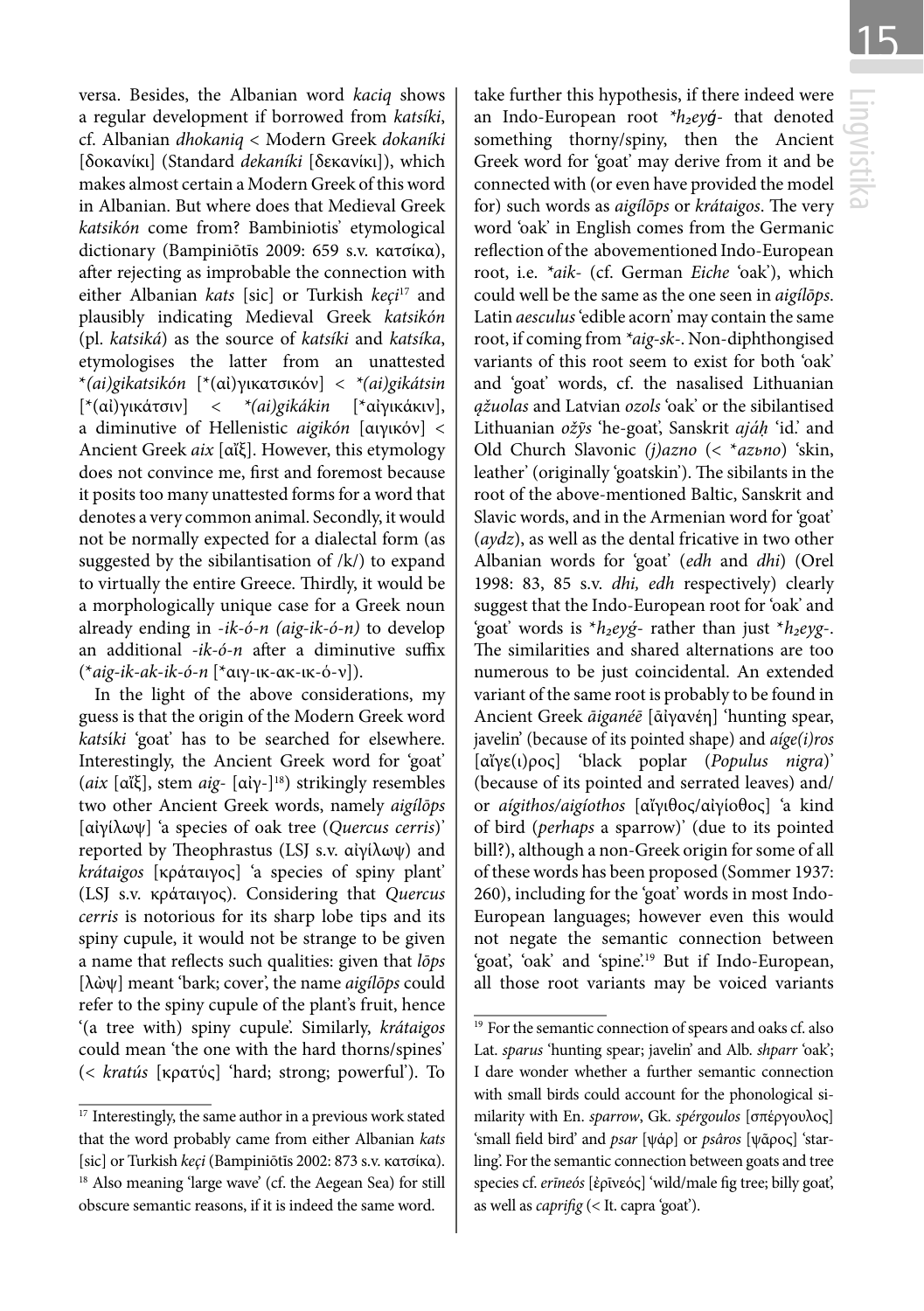of the semantically and phonologically similar<br>
\* $h_2eyk'$ - and \* $h_2ek'$ - roots (diphthongised and<br>
non-diphthongised variants), denoting sharpness,<br>
pointedness (> Gk. *aikhm* $\epsilon$  [αὐχμή] 'a point, edge'<br>
<  $h_2eyk-s-m-\bar{a}$ \**h₂eyḱ-* and *\*h₂eḱ-* roots (diphthongised and non-diphthongised variants), denoting sharpness, pointedness (> Gk. *aikhmḗ* [αἰχμή] 'a point, edge' < *h2 eyḱ-s-m-ā ,* Lat. *acus* 'a needle' < *\*h₂eḱ-u-s*).

So if the Ancient Greek word for 'goat' has to do with something spiny and/or pointed, could the same be true of its Modern Greek counterpart? Given the existence of the Hellenistic Greek adjective *akanthikós* [ἀκανθικός] 'thorny; spiny; related to thorns or spines' (< *ákantha* 'thorn; spine'), the change of [nth] into [ts] described for *katso-* (< *akantho-*), the pointed shape of a goat's horns as well as its rough hair and its fierce behaviour, I dare posit that *katsikón* (> *katsíki*) derives from the neuter form of the abovementioned adjective, i.e. *akanthikón* [ἀκανθικόν] 'the spiny one; the pointed one', and hence 'the horned one', ultimately 'goat'. If this is true, then the root *akanth-* [ἀκανθ-] is the ultimate source not only of the Modern Greek *KATSO*-prefixoids, borrowed into Albanian as the *KACA*-prefixoids, but also of the Modern Greek word for 'goat', borrowed into Albanian as *kaciq* and re-analysed<sup>20</sup> as *kac-* + *-iq* to give *kac* by back-formation, also encouraged by the existence of the Albanian word *kec* 'goat', which derives from *kedh*ë*z* via regular changes: \**kedhz < \*kedhs < kec21*, cf. and has nothing to do with either the Modern Greek words for 'goat' or with the Albanian word *kac*. In such a case, *kac* is not a variant of *kec*, but a word of different origin that conflated with *kec* due to coincidental semantic and phonological similarity.

#### **Other possible cognates?**

Perhaps other Albanian words denoting something thorny, spiny, pointed, scaly, rough, protruding, fierce and the like and starting with *kac-, kaç-* (Albanian) or *kats-* [κατσ-] (Modern Greek) could ultimately derive from the Albanian *KACA-*prefixoids by de-affixisation and reautonomisation with loss of final vowel due to compounding with vowel-initial stems, and/ or from the word *kac* 'goat' by adding derivative affixes of various origin (-*ubë,* -*ub-et, -ul,* -*ule* etc).

If this is the case, then the root *akanth-* [ακανθ-] 'thorn; spine' may be the ultimate source of a populous word family denoting similar qualities and concepts, e.g. *kaçubë* 'bush, shrub' and its derivatives *kaçuban* 'having coarse hair sticking up; having a tuft of feathers' and *kaçubet*, also *kaçabet, kaçabek, kacybet* 'kite (*Milvus*)'; *kacule* 'small sheaf of grain; muzzle used to prevent baby animal from suckling at the udder'; *kaçul* 'tuft (of feathers), crest; rooster's comb; horned lark (*Eremophila alpestris L., Alauda alpestris*); *(Fig.)* child dressed in raggedy clothes; very poor child' and its derivatives *kaçulitë* 'tuft of feathers; nose-horn of a sand viper', *kaçul(l)ar* 'braggart', *kaçullatë* 'tuft of feathers; crested fowl' and *kaçulore* 'chicken with a tuft of feathers on the head'); *kaçup* 'small leather bottle; blacksmith's bellows; tuft of feathers; corn tassel; small sheaf of corn'; *kaçurrel* 'curly; curlyheaded' and its derivative *kaçurrelë* 'ringlet, curl'; *kaçe* 'dogrose (*Rosa canina*)' and its derivatives *kacibardhë* or *kaçibardhë* 'id.'; *kaçë* 'empty walnut; corncob'; *kaçel* 'lame'; *kacer(r)* '(man) with a turned up handle-bar mustache; (goat/ram) with horns pointing straight up; very naughty/ mischievous (child)'; *kaçerr* 'icicle hanging from a tree branch'. The same is true of at least some of the pseudo-*KACA*-words (*kacarran, kacarrik* etc) mentioned above. Conflations among originally unrelated roots and stems via folk etymological and re-analysis processes are anyway very probable for an unknown number of such words, e.g. the original *kësulë* 'brimless cap, skullcap' may have conflated with *KACA-*words or with their possible relative *kac* 'goat' to give *kaçul(l)e* 'hood of a cloak or raincoat; pointed wool cap typically worn by children', but further research is needed to tell apart cases of conflation from genuine remote derivatives of the *akanth-* root. The same is true of Modern Greek words such as the verb *katsiázo* [κατσιάζω] 'to make/get stunted', which is unanimously considered a derivative of *katsí* [κατσί] < *katí* [κατί] 'kitten' (Andriōtīs 1967: 153, s.v. κατσιάζω; Bampiniōtīs 2002: 873 s.v. κατσιάζω; Bampiniōtīs 2009: 659 s.v. κατσιάζω)<sup>22</sup> but could very well fit into the etymological and semantic processes discussed above.

<sup>20</sup> Re-analysis is extremely usual in Albanian, especially in borrowings, cf. Kyriazis (2001: 261–264).

<sup>21</sup> Cf. a similar development in *guxoj* 'to dare, act bravely' < (older) *kuxonj* < *\*kutëzonj* (cf. Romanian *a cuteza* 'id.') or in *shulc* 'gate/door bar, door bolt; roller (in a loom)' < *shulës.*

<sup>22</sup> Alternatively from Medieval Greek *kátsa* [κάτσα] 'dirt' (of uknown origin) (Bampiniōtīs 2009: 659 s.v. κατσιάζω), but the semantic connection between 'wrinkle' and 'dirt' is less clear.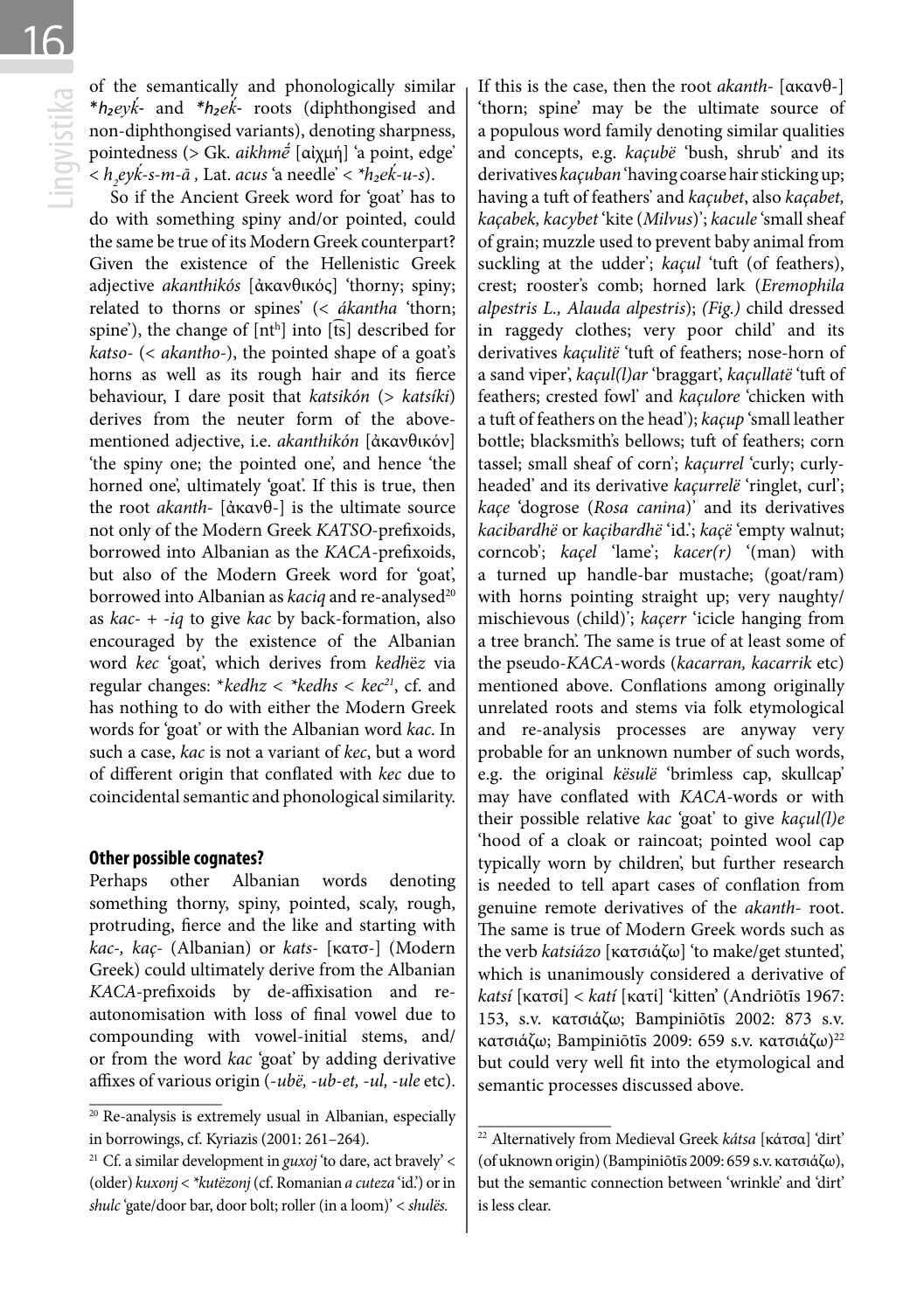### **Conclusion**

The Albanian *KACA-*prefixoids have been borrowed from Modern Greek *KATSO-*prefixoids, a fact reflected also in their variants. Various other Albanian and Modern Greek words, such as the ones for 'goat' could derive from or have been influenced by the same root, ultimately going back to Ancient Greek *ákantha* 'thorn; spine' and having become more productive in Albanian. Albanian etymology is a very rich and challenging field that deserves more study. This is clearly illustrated by semantic connections that seem impossible at first glance, such as the one among thorns/spines, scales, corncobs, shelled mollusks, coleopterous insects, negatively judged behaviours, goats and oaks.

#### **References:**

**AJETI, I.** (2017) Formimi i fjalëve dhe pasurimi i gjuhës shqipe. In R. Ismajli (Ed.) Studime për gjuhën shqipe: Vepra të zgjedhura. Prishtinë: Akademia e Shkencave dhe e Arteve e Kosovës, str. 511–539.

**ANDRIŌTĪS, N.P.** [Ἀνδριώτης, Ν.Π.] (1967) Ἐτυμολογικό λεξικό τῆς κοινῆς νεοελληνικῆς (β΄ έκδοση). Θεσσαλονίκη: Αριστοτέλειο Πανεπιστήμιο Θεσσαλονίκης.

**BAMPINIŌTĪS, G.** [Μπαμπινιώτης, Γ.] (2002) Λεξικό της Νέας Ελληνικής Γλώσσας (Β έκδοση). Αθήνα: Κέντρο Λεξικολογίας.

**BAMPINIŌTĪS, G.** [Μπαμπινιώτης, Γ.] (2009) Ετυμολογικό Λεξικό της Νέας Ελληνικής Γλώσσας. Αθήνα: Κέντρο Λεξικολογίας.

**BERISHA, N. (2017)** Vëzhgime leksikofrazeologjike në të folmet e Rrafshit të Dukagjinit. Prishtinë: Instituti Albanologjik i Prishtinës.

**BOKSHI, B.** (2014) Për parashtesat e shqipes standarde. In M. Kraja (Ed.), Besim Bokshi: Varia. Prishtinë: AshAK, str. 81–82.

**ÇABEJ, E.** (2014) Studime etimologjike në fushë të shqipes V: K–M. Tiranë: Çabej.

**ÇEPANI, A.** (2005) Rreth problemit të sindajshtesave në gjuhën shqipe. Studime filologjike 3–4, str. 141–159.

**CORTELAZZO, M. – C. MARCATO** (2005) Dizionario etimologico dei dialetti italiani. Torino: UTET Libreria.

**FILĪNTAS, M.** [Φιλήντας, Μ.] (1924) Γλωσσογνωσία και γλωσσογραφία (ελληνική): τόμος Α΄, τεύχος 1ο–4ο. Αθήνα: Ράλλης.

**GASHI, S. M.** (2012) Rruga e formimit të shqipes letrare në Kosovë. In M. Osdautaj (Ed.), Kumtesat nga konferenca vjetore e shkencës 'Java e Shkencës 2012'. Prishtinë: MAShT, str. 301–304.

**GEORGACAS, D. J.** (1982) A Graeco-Slavic controversial problem reexamined: The -ΙΤΣsuffixes in Byzantine, Medieval, and Modern Greek; their origin and ethnological implications. Αθήνα: Γραφείον Δημοσιευμάτων της Ακαδημίας Αθηνών.

**ĪLIOUDĪS, I. N.** [Ηλιούδης, Ι.Ν.] (2001) Καλοπετεινός > τσαλοπετεινός > τσαλαπετεινός και άλλες ετυμολογικές ερμηνείες λέξεων στις οποίες παρατηρείται η δημώδης αλλοίωση του κ σε τσ (τζ) (τσιτακισμός). Νέα Εστία Roč. 1737, str. 344–349.

**KARANASTAS**Ī**S, A.** [Καραναστάσης, Α.] (1984) Ιστορικόν λεξικόν των ελληνικών ιδιωμάτων της Κάτω Ιταλίας, τόμ. Α΄. Αθήναι: Ακαδημία Αθηνών.

**KARANASTAS**Ī**S, A.** [Καραναστάσης, Α.] (1988) Ιστορικόν λεξικόν των ελληνικών ιδιωμάτων της Κάτω Ιταλίας, τόμ. Γ΄. Αθήναι: Ακαδημία Αθηνών.

**KRIMPAS, P. G.** (2017) Albanian. In G. Kanarakis (Ed.), The Legacy of the Greek Language. New York (NY)/Boston (MA): Peridot, str. 425–459.

**KUTELI, M.** (1990[1965]) Tregime të moçme shqiptare. Tiranë: Naim Frashëri.

**KYRIAZĪS, D.K.** [Κυριαζής, Δ.Κ.] (2001) Ελληνικές επιδράσεις στην αλβανική: Ι. Φωνητική και μορφολογική προσαρμογή των ελληνικών δανείων (Disertační práce). Θεσσαλονίκη: Αριστοτέλειο Πανεπιστήμιο Θεσσαλονίκης.